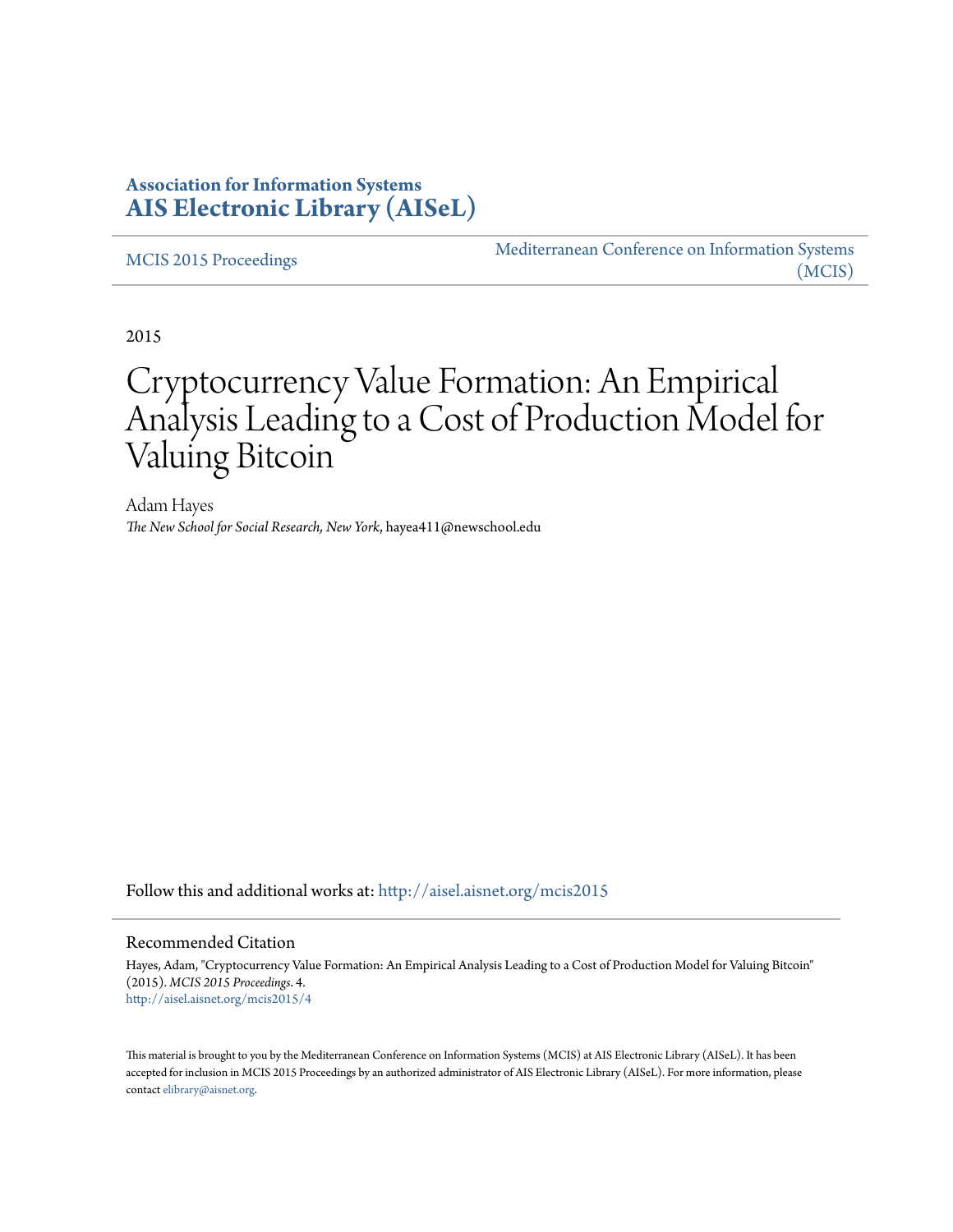### **CRYPTOCURRENCY VALUE FORMATION: AN EMPIRICAL ANALYSIS LEADING TO A COST OF PRODUCTION MODEL FOR VALUING BITCOIN**

Hayes, Adam, The New School for Social Research, New York NY, hayea411@newschool.edu

**Abstract.** *This paper aims to identify the likely source(s) of value that cryptocurrencies exhibit in the marketplace using cross sectional empirical data examining 66 of the most used such 'coins'. A regression model was estimated that points to three main drivers of cryptocurrency value: the difficulty in 'mining 'for coins; the rate of unit production; and the cryptographic algorithm employed. These amount to relative differences in the cost of production of one coin over another at the margin, holding all else equal. Bitcoin-denominated relative prices were used, avoiding much of the price volatility associated with the dollar exchange rate. The resulting regression model can be used to better understand the drivers of relative value observed in the emergent area of cryptocurrencies. Using the above analysis, a cost of production model is proposed for valuing bitcoin, where the primary input is electricity. This theoretical model produces useful results for both an individual producer, by setting breakeven points to start and stop production, and for the bitcoin exchange rate on a macro level. Bitcoin production seems to resemble a competitive commodity market; in theory miners will produce until their marginal costs equal their marginal product.* 

*Keywords: Bitcoin, cryptocurrencies, altcoins, asset pricing.*

### **1 Empirical Analysis to Define Which Factors are Determinants in Cryptocurrency Value Formation**

#### **1.1 Introduction**

Due to Bitcoin's growing popular appeal and merchant acceptance, it has become increasingly important to try to understand the factors that influence its value formation. However, price fluctuations of bitcoin versus national currencies such as the U.S. dollar, euro or Chinese yuan, have been extremely volatile. This extreme price volatility produces a lot of noise which makes meaningful analysis difficult. In fact, there is increasing evidence that the rise in price for one bitcoin to over \$1,000 around December 2013 was largely caused by coordinated price manipulation at the Mt. Gox exchange involving fraudulent trading algorithms which pilfered customer accounts.<sup>1</sup> The subsequent failure of the Mt. Gox exchange and the associated customer accounts was likely a direct result of this market manipulation. Fortunately, there is an active and fairly liquid market for various altcoin–bitcoin trading pairs. By looking at bitcoindenominated relative prices and removing the external dollar, euro, yuan, etc. exchange rates, much of the noise and price volatility can be removed, making for a much better analysis of the data. Comparing how the variations in several shared attributes of cryptocurrencies affects their relative prices with bitcoin, factors that influence value formation can be identified.

This paper describes a cross-sectional data analysis of 66 cryptocurrencies in such a manner using objective factors shared by each one of them. The findings indicate that relative value formation occurs in production at the margin, much like other commodities.

 <sup>1</sup> See: *The Willy Report*: https://willyreport.wordpress.com/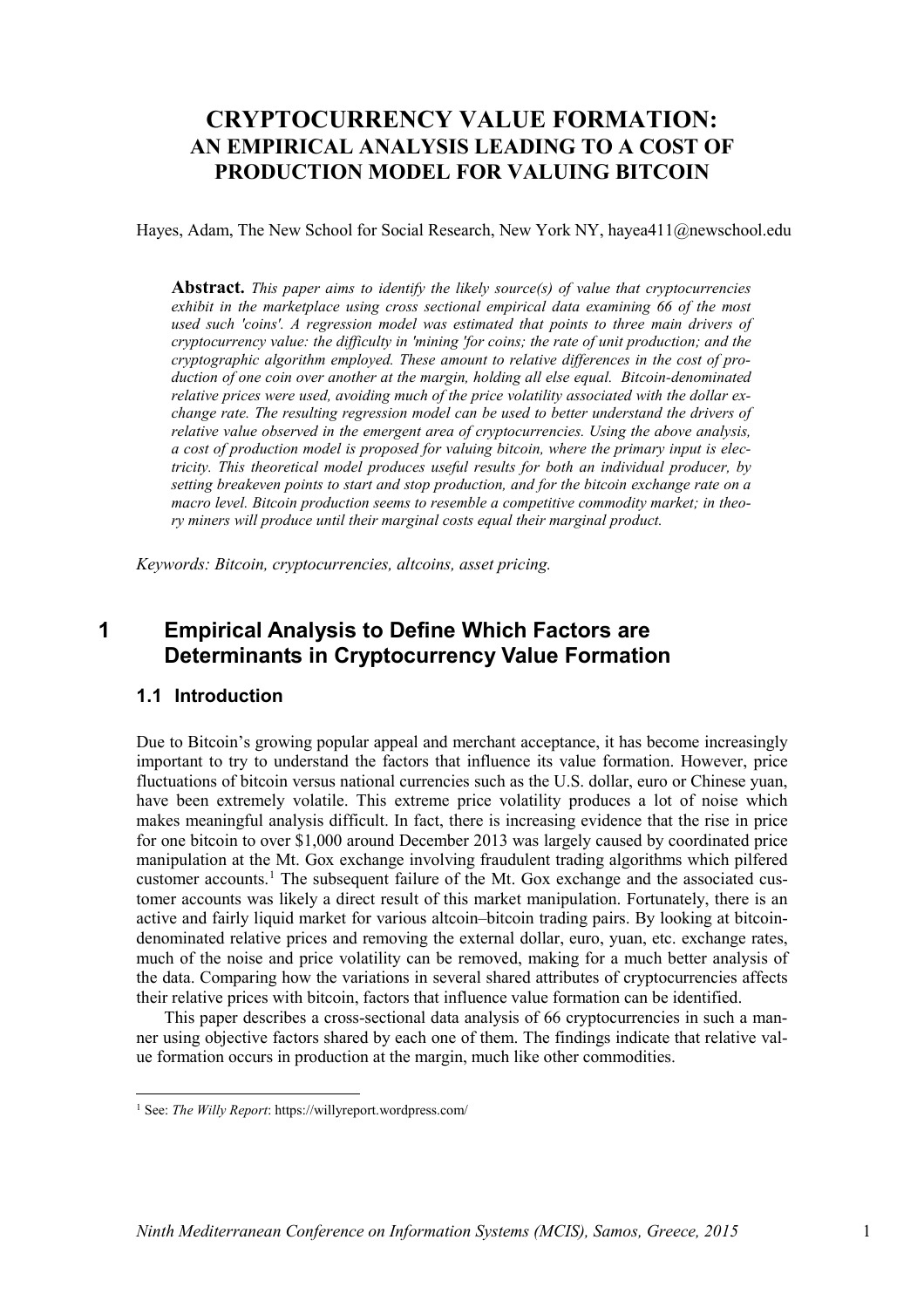#### **1.2 A brief overview of Bitcoin**

The technical specifications of the Bitcoin and altcoin protocols are beyond the scope of this paper, however some key points must be understood before going any further, under the assumption that many readers have little to no prior knowledge of this topic.

Taking bitcoin as the generic example, one can then extend those concepts to the greater universe of altcoins. This overview is purposefully brief and meant only to clarify some points that will be referred to in this paper.

Bitcoin is an open source software-based online payment system that emerged in 2008- 2009. Payments are recorded in a shared public ledger using its own unit of account, which is also called bitcoin, symbolically BTC. <sup>2</sup>

Transactions occur peer-to-peer without a central repository or single administrator – it is a decentralized virtual currency which also can be completely anonymous. New bitcoins are created as a reward for transaction processing work in which users offer their computing power to verify and record payments into the public ledger. Also known as "mining", individuals or companies engage in this activity in exchange for the chance to earn newly created blocks of bitcoins.

Mining is carried out by specialized hardware which has a certain amount of computational power, measured in *hashes* per second.3 The aggregate bitcoin network has a cumulative computational power additive of all the mining effort employed around the world. For every one GigaHash/second (GH/s) any individual miner puts online, for example, that amount will be added to the overall network power.<sup>4</sup> Mining is quite competitive, in the sense that somebody mining with more computational power or with greater efficiency has a better chance of finding a block than somebody with less. Computational effort in cryptocurrency production is often referred to as alternatively *hashpower*, *hashing power*, *mining effort*, or *hashrate*.

Besides mining, bitcoins can be obtained in exchange for currencies such as dollars, euros, etc., for other altcoins, or in exchange for products, and for services. Users can send and receive bitcoins electronically using 'wallet' software on a personal computer, mobile device, or a web application.

#### **1.3 A short survey of relevant literature**

There is a new and emerging academic literature regarding cryptocurrencies, with most emphasis surrounding Bitcoin. Much of the economic study undertaken has attempted to address the "moneyness" of bitcoin or whether it is more analogous to a fiat versus commodity money, like a 'digital gold' (Gertchev, 2013) (Harwick, 2014) (Bergstra, 2014).

Yermack (2013) looks at bitcoin's moneyness and points out weaknesses in bitcoin as a currency. Yermack claims that bitcoin (and all cryptocurrencies by association) have no intrinsic value. I consider the potential that while its characteristics are intangible and the labor employed to mine for them is computational rather than human or mechanical, a bitcoin does indeed have an intrinsic value, albeit virtual, which cannot be directly compared to tangible intrinsic value possessed by gold, for example. I don't disagree with the premise that bitcoin and its cousins are not money in the strict sense and that many issues stand in the way of it moving

 $\overline{a}$ 

<sup>2</sup> Bitcoin with a capital "B" refers to the protocol, network and system; while bitcoin with a small "b" refers to individual units of the cryptocurrency.

<sup>&</sup>lt;sup>3</sup> Hashes are somewhat analogous to the processing power of a CPU microchip, which is measured in hertz in defining how many individual computations can be achieved per second.

<sup>4</sup> A GigaHash/second (GH/s) is one billion hashes per second.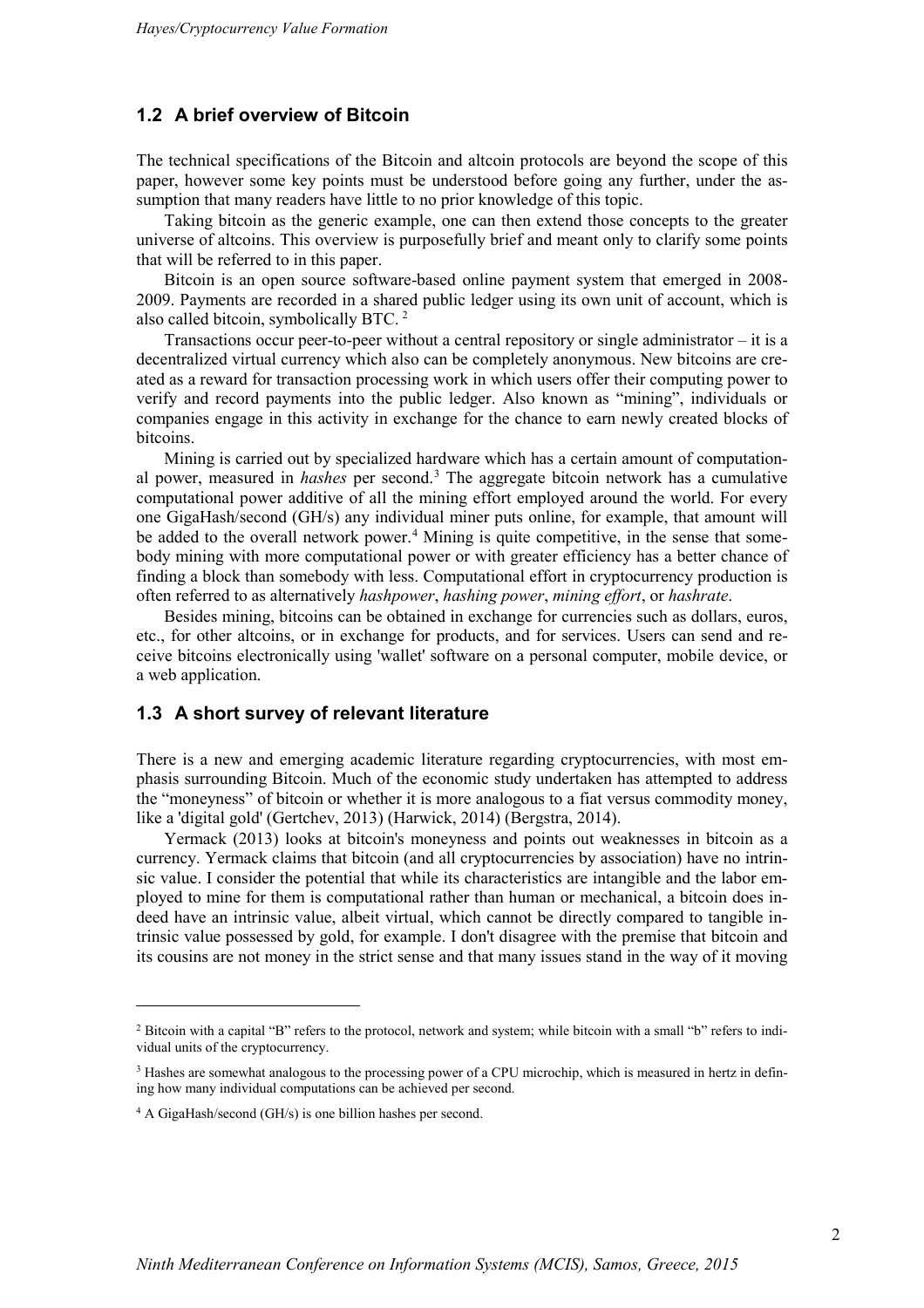toward mass acceptance and appeal. Yermack makes a very valid point that the price volatility of Bitcoin as expressed in dollars is quite high and that its dollar price may vary significantly among the various exchanges. He mentions that this can cause problems when trying to analyze price data.

For this paper, I have used only bitcoin as the denomination for the various cryptocurrency prices, without the need for dollars. Of course, one can then transpose all prices to dollars using a current dollar-bitcoin exchange rate if they chose. Hence, bitcoin is always worth 1 BTC, and all other cryptocurrencies expressed in decimal form as x.xxxxxxxx BTC. It is worth noting that for many of these cryptocurrencies there only exists pairwise trading on exchanges between itself and BTC (or another cryptocurrency); there are far less altcoin/USD trading pairs than altcoin/BTC pairs. Attempts thus far at valuation, or sources of value, have focused almost entirely on bitcoin without consideration to the scope of alternative cryptocurrencies or altcoins.

Hanley (2013) argues that the value of bitcoin floats against other currencies as a pure market valuation with no fundamental value to support it. Woo, et al. (2013) proposes that bitcoin may have some fair value due to its money-like properties as a medium of exchange and a store of value, but without any other underlying basis.

Jenssen (2014) identifies the "proof-of-work" feature of the mining protocol, implying there may be some sort of computer-labor power source of value. Jenssen also argues that the observed market price of bitcoin in dollars is due to demand given a limited supply. The fact that there will only be 21 million bitcoins as a bounded limit on eventual supply could very well be a red herring; since each bitcoin is divisible to eight decimal places and that number of decimal places can be theoretically increased. There is nothing to prevent the functional unit from being a nano-bitcoin, for example. Although dealing with leading zeros might be cumbersome, it is not prohibitive. With traditional money, there is no effective way to have the functional unit as a fraction of a cent. This paper shows that what is more important as a source of value seems to be the rate of unit formation.

Van Alstyne (2014) considers a source of bitcoin value to be the technological value in solving the so-called double spend problem. While this breakthrough has certainly allowed for the viability of bitcoin, it does not in and of itself make for value. For why then would other cryptocurrencies, which have the same or similar protocols underlying them, have disparate relative values?

Bouoiyour & Selmi (2014) attempt to describe bitcoin value by regressing its market price against a number of independent variables including those such as the market price of gold, occurrences of the word 'bitcoin' in Google searches, the velocity of bitcoin measured by transaction data, and so on. Largely, the variables when regressed were not statistically significant at the 5% or better level of significance. Lags on the price of Bitcoin itself were found to carry some weight, but that can be an artefact of the time-series analysis. Seemingly, only the regression on lagged Google search results were significant at the 1% level. While this finding is interesting, it shows that many variables which may be hypothesized to confer value actually do not. In fact, in an 18-variable multiple regression the  $R<sup>2</sup>$  value they obtained was only 0.4586, indicating that some other variables must account for over half of bitcoin's dollar value. Because cryptocurrencies are nascent and still highly speculative and volatile, using time series analysis can be misleading and uninformative over the short life time of its existence.

Polasik et al. (2014) concludes that bitcoin price formation is the result primarily of its popularity and the transactional needs of its users. They, too, utilized Google search results and found this variable to be highly significant, while the number of transactions (a proxy for velocity) was found not to be. I argue that use of Google search results is not a good metric and that the found correlation might be spurious. In the period when these studies took place, the dollar price of bitcoin was rising rapidly. This rapid price increase caused increasing media attention and word-of-mouth introducing it to more and more people who subsequently searched the internet to gain more information. The people actively mining for or transacting in bitcoin, I surmise, would not need to repeatedly input the word 'bitcoin' as a Google search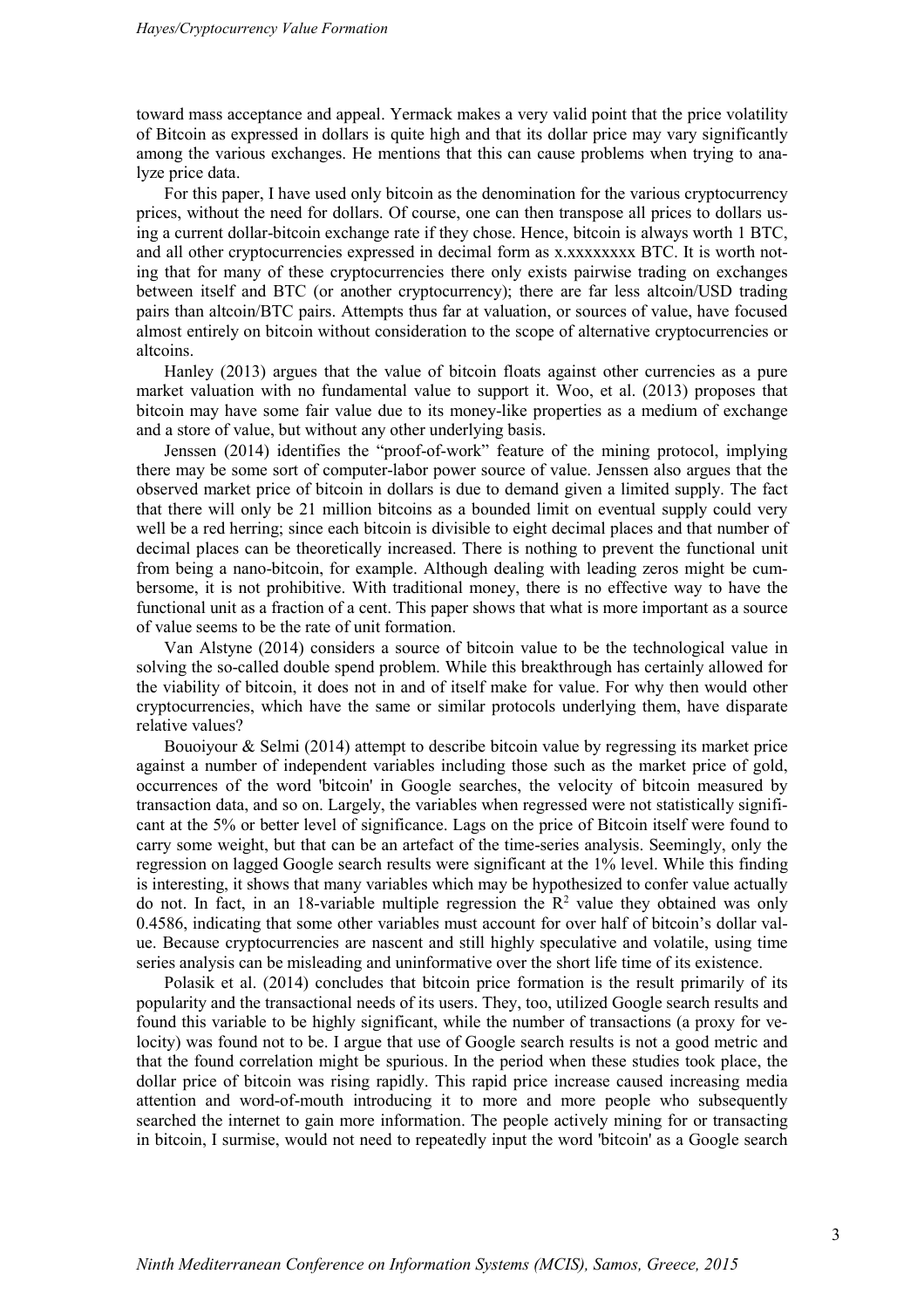term, rather people looking at it for the first time, or to investigate it to a greater degree would utilize such a search.

Zhang et al (2014) looks at alternative cryptocurrencies (altcoins) in conjunction with bitcoin, however they only consider three such altcoins (litecoin, dogecoin and reddcoin). Their work is largely descriptive, but lays the groundwork for future research on cryptocurrencies in general and in the framework of micro- and macroeconomics.

Gandal and Halaburda (2014) analyze the competition among a small number of cryptocurrencies in the marketplace and competition between four online exchanges. They found that arbitrage opportunities, for the most part, do not exist. The small sample size makes their findings a bit incomplete; they also relate cryptocurrency prices to the dollar instead of using bitcoin as the base for comparison. Due to a number of frictions in transactions between cryptocurrencies and national fiat money, markets tend to be more efficient and less volatile when looking at cryptocurrencies relative to a bitcoin base.<sup>5</sup> This transactional friction and the noise it creates may also be why it was found that gross trading opportunities were much greater across exchanges than within exchanges – where conversions to and from fiat currencies are required.

Garcia, et al. (2014) asserts that the cost of production through mining does matter in coming up with a fundamental value for bitcoins insofar as it represents a lower bound. This paper will elaborate on that general idea and formalize it to identify a cost of production model for bitcoin. Doing so can identify theoretical break-even levels in market price, electricity cost, mining energy efficiency, and mining difficulty for individual miners – and may be extended to impute averages for the aggregate network.

While it may be tempting to objectify these results to impute a true intrinsic value for bitcoin, I would caution against making such a leap. Even if the models developed in this paper can theoretically determine an intrinsic value, extreme volatility and frequent market price fluctuations in the few years since bitcoin has been around could make identifying such an intrinsic value meaningless in application. There is also the matter of subjective components of value formation which are more difficult to quantify.

#### **1.4 Assumptions and hypotheses**

l

I will use Bitcoin as the generic example to explain the more general case of cryptocurrencies. There are a few fundamental variables that have been hard-wired into the Bitcoin protocol at its inception. As most altcoins share a common Bitcoin lineage, the majority of cryptocurrencies have the same set of built-in variables. The numerical values of these variables can be thought of as arbitrary to some extent when they were created. These variables include:

1- The total number of "coins' ever to be created. For bitcoin, this value will be 21,000,000 and no more. I will refer to this variable as *Total Money Supply.*

2- Each block found by mining will contain a specified number of units. A block of bitcoins initially contained 50 BTC, currently it stands at 25 BTC per block, and that amount will continue to be halved over time, approximately every four years. I will call this variable representing the number of coins in a block the *Block Reward.*

 $5$  Transaction costs & fees, regulatory issues, time waiting for bitcoin confirmations, and time waiting to clear fiat money deposits/withdrawals are just some of these frictions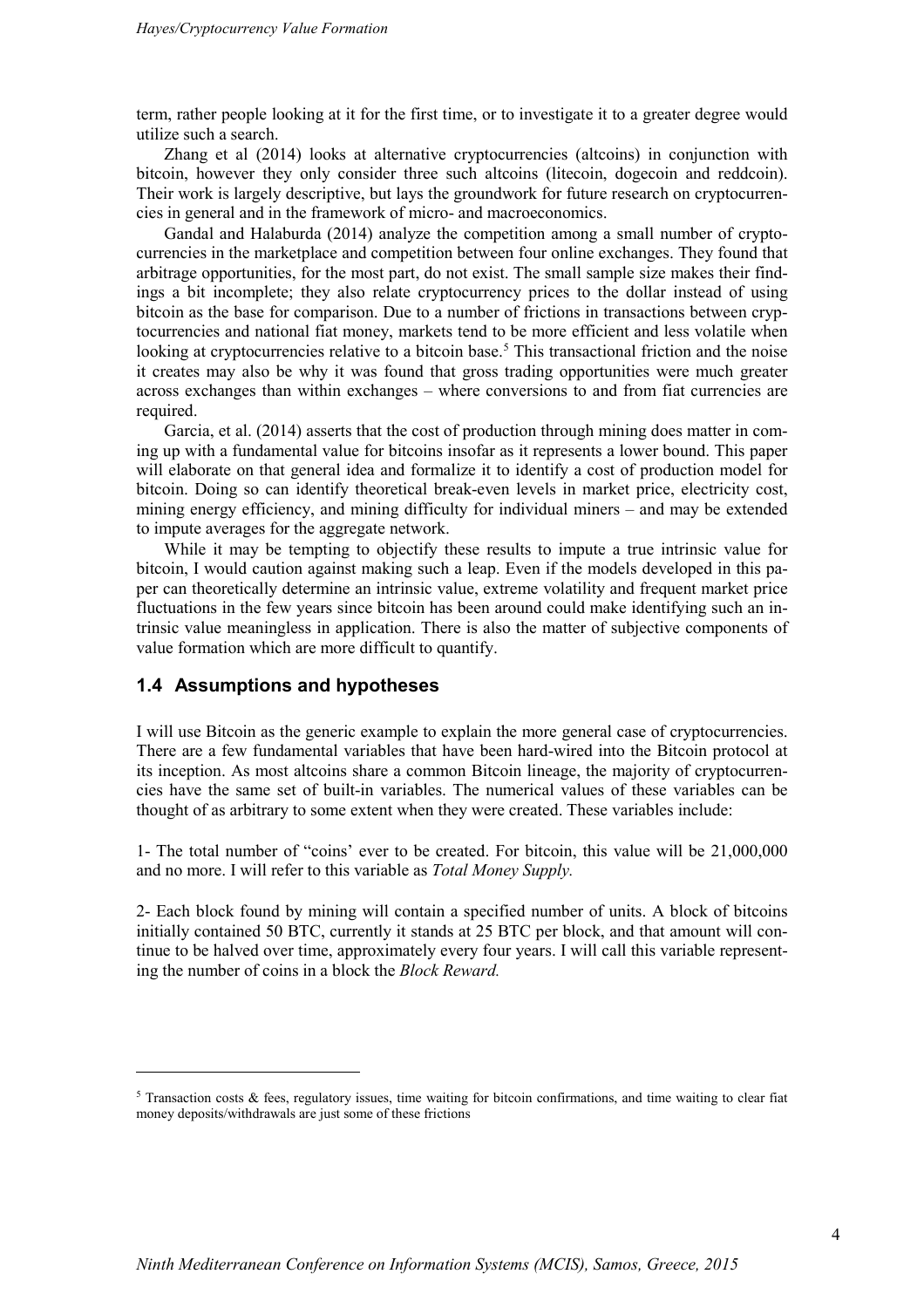3- A block of coins will be found by mining over the same interval, on average, regardless of the magnitude of mining effort. Bitcoin blocks will be found, on average, once every 10 minutes. I will refer to this variable as *Block Time*.

4- The network will check to ensure that the specified Block Time as been achieved on average over some number of blocks previously mined. In the case of bitcoin, after 2,016 blocks have been found, the system will check and see if the actual average time in creating blocks was greater or less than 10 minutes. If it was less than 10 minutes, the system will increase the marginal difficulty in finding new blocks so that the 10 minute average will be restored. This I will call the *Difficulty Retarget.*

5 – The underlying *Algorithm* is the cryptologic hash function used as the basis for the protocol. Bitcoin uses what is known as SHA-256d. <sup>6</sup> Many altcoins use that method, while others use a function called scrypt. The inner workings of the algorithms used are beyond the scope of this paper.

6 – The *Difficulty* variable is exogenous and describes how hard (in computational power) it is to find a new block given a fixed level of hashpower. Because of the Difficulty Retarget mechanism, the difficulty will adjust up or down as aggregate mining effort is employed or removed from the network.

7 – The market *Price* is the observable price on exchanges where altcoin/BTC trading pairs are listed.

By endowing a cryptocurrency with a steady and known rate of unit formation, it cannot be influenced by any central authority. It is important to note that by employing more computational power (e.g. mining hardware) to the network, it may temporarily increase the likelihood that the individual miner with the most power will be most productive; however, the network will check the Difficulty Retarget and adjust the Difficulty accordingly to restore the Block Time. Therefore, if hypothetically somebody were to put online the most powerful new technology, say many Peta-Hashes/second (1,000,000s GH/s) of computational power, once the network detects that the average time between block creation was too low it would adjust the difficulty up accordingly, rendering that new technology merely adequate, and also rendering every other miner's technology inferior or even obsolete.

In devising new and alternative cryptocurrencies, the creator of a fresh 'coin' need only look at the open source computer code, copy it, and change one or more of the above variables to suit their liking. Thus, there are is a diverse universe of altcoins: some that have only a 1 Difficulty Retarget instead of 2,016; some which set the Total Money Supply to either a small handful, or any number including an infinite amount; some set the Block Reward to a fraction of a coin per block while others issue many thousands of coins per block; virtually any combination conceivable.

Because there are active markets on the internet, exchange ratios and prices for each of these altcoins is known and are tradeable in real-time and across a number of platforms. The open source nature of the underlying code also makes finding the values for the above variables easy to obtain.

The fact that there are altcoins with all sorts of configurations makes it a rich data set with which to inquire into what factors may be determinants of value on to them.

<sup>6</sup> SHA-256d and scrypt remain the most commonly used mining algorithms. New algorithms such as X11 exist too but for this study only SHA and scrypt coin data are used for simplicity.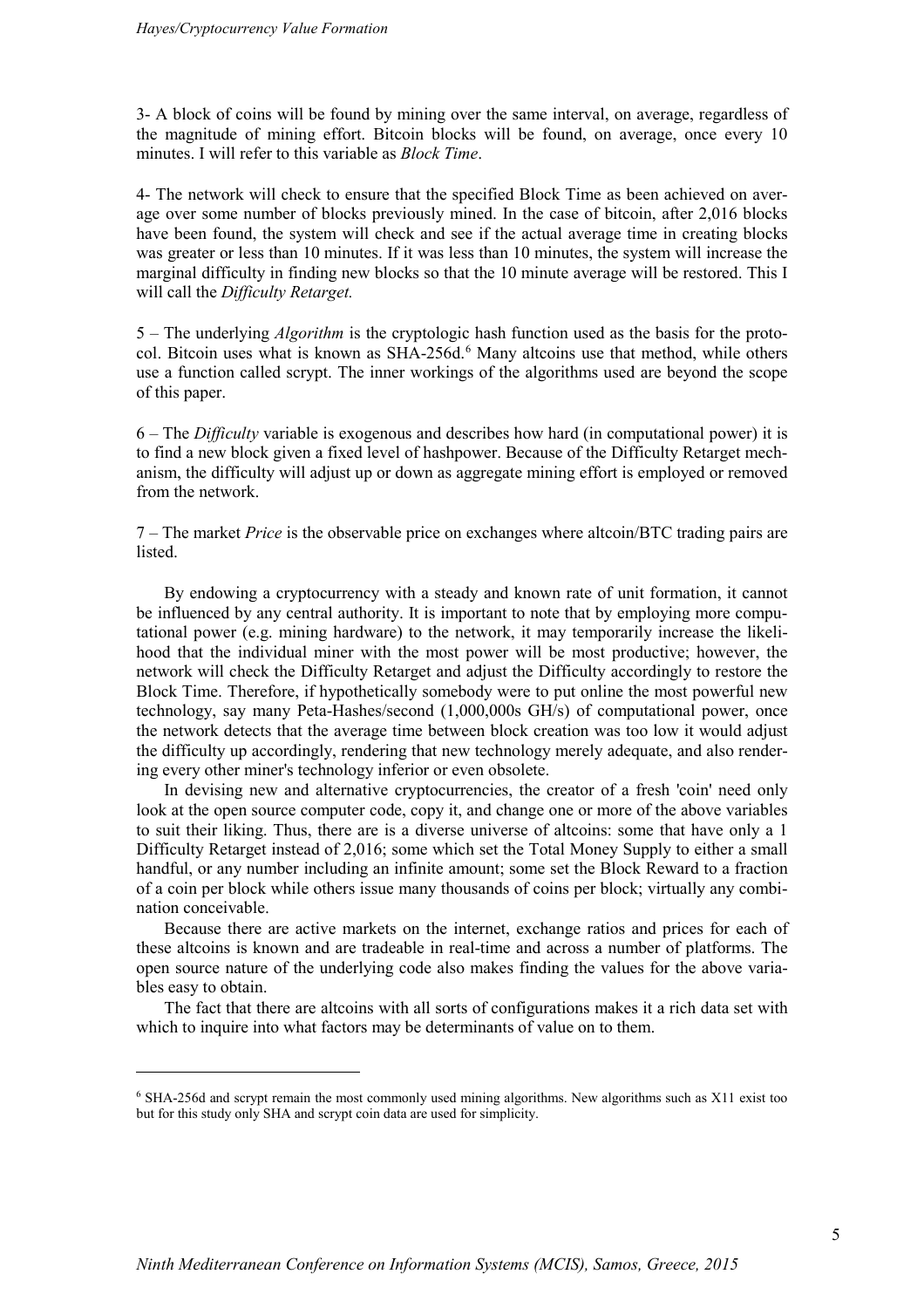*a priori*, my hypotheses are:

*H1*. *The amount of mining (computational) power devoted to finding a 'coin' is positively correlated to altcoin value*. The more aggregate computational power employed in mining for a cryptocurrency, the higher the value. I make this assertion for a number of reasons. First, the more mining power there is, the more acceptance for that 'coin' can be inferred – since mining also serves to verify transactions, the amount of mining power in use is a proxy for overall use and acceptance of that altcoin.

A cryptocurrency with no acceptance or usage will have neither value nor computational power directed at it. Second, a rational miner, motivated by profit, would only seek to employ mining resources to a profitable pursuit. Therefore, if the marginal cost of mining exceeded the marginal price of mining, that miner would redeploy his resources elsewhere, removing the computational power from the network of that altcoin and into another. Third, the computational power is a proxy for the mining difficulty since the more network power employed, the greater the difficulty will become in order to maintain the pre-programmed Block Time. Therefore, difficulty can be used as an indirect proxy of aggregate mining power.

There is the possibility that the causal relationship between price and computational power is reversed, or bidirectional. It is certainly plausible that computational power will be deployed to where it is already profitable to do so (e.g. prices are already high). To check this, a Granger causality test was run on price and aggregate hashpower. The results strongly indicate that causality runs one-way from mining effort to price and not the other way.

*H2. The rate of 'coins' found per minute is negatively correlated to altcoin value*. Extending the law of diminishing marginal utility, the more readily something is available, and the more rapid that pace of availability, the lower the value; in other words, the faster the rate of unit formation, the lower the price. If an altcoin is configured such that it produces an abundance of units per block, and/or blocks are found in rapid succession, it will negatively impact the value of those units. On the other hand, scarcity per block would tend to lead to greater perceived value. This hypothesis takes into account the variables of Block Reward and Block Time.

*H3. The percentage of coins mined thus far compared to that which is left to be mined before the Total Money Supply is reached is positively correlated to altcoin value*. Since there is an exogenous future limit to the money supply, the closer the percentage of units that have been mined compared to what is still left to be found will increase its scarcity and confer value. This can be computed by dividing the number of coins found So far to date by Total Money Supply. This can be used to measure relative scarcity.

*H4. Altcoins based on the scrypt algorithm will be more valuable than SHA-256d, all else equal.* The scrypt system was put into use with cryptocurrencies in an effort to improve upon the SHA-256d protocol which preceded it and which bitcoin is based on. Specifically, scrypt was employed as a solution to prevent specialized hardware from brute-force efforts to outmine others for bitcoins. As a result, scrypt altcoins require more computing effort per unit, on average, than the equivalent coin using SHA-256d. The relative hardness of the algorithm confers relative value.

*H5. The longevity of the cryptocurrency is positively related to altcoin value.* In other words, the longer a cryptocurrency has been around and used, the more value it will have. This is because in a competitive environment, such as that in altcoins, the 'losers' will simply cease to exist. Therefore, the longer a cryptocurrency has persisted, the more valuable it should be. All cryptocurrencies have a 'genesis' date which is easy to ascertain.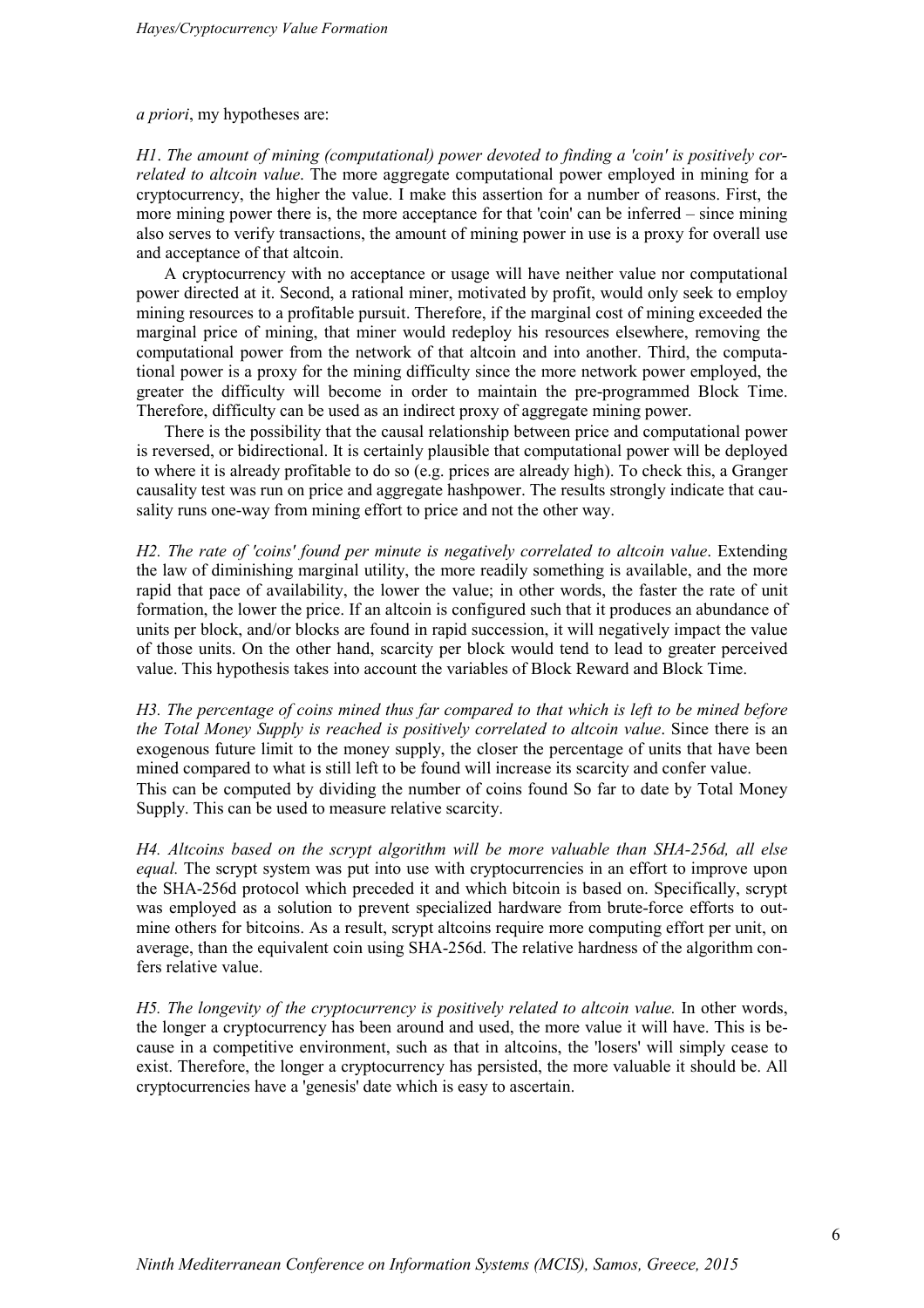#### **1.5 Empirical results of regression analysis**

A least-squares (OLS) multiple regression was estimated using cross-sectional data from 66 of the most widely used and actively traded altcoins with the following specification:

ln(PRICE)= β1+ β2ln(GH/s) + β3ln(COINS\_PER\_MIN) + β4(%COINS\_MINED) + β5(ALGO) + β6 (DAYS\_SINCE) + *e*

where:

ln(PRICE) is the natural logarithm of the bitcoin-denominated market price on September 18, 2014. ln(GH/s) is the natural logarithm of the computational power in GigaHashes per second. ln(COINS\_PER\_MIN) is the natural logarithm of the number of coins found per minute, on average which is computed by dividing Block Reward and Time Between Blocks. %COINS\_MINED is the percentage of coins that have been mined thus far compared to the total that can ever be found. ALGO is a dummy variable for which algorithm is employed, taking on the value of '0' if SHA-256 and '1' if scrypt. DAYS\_SINCE is the number of calendar days from inception of the cryptocurrency through September 18, 2014. The resulting regression output produced *Model A*:

ln(PRICE)=-9.68\*\*\*+0.67∙ln(GH/s)\*\*– 0.98∙ln(COINS\_PER\_MIN)\*\*\*– 0.57∙COINS\_MINED + 7.43∙ALGO\*\*\* + 0.00067∙ DAYS\_SINCE

 $R^2 = 0.844$ , Adjusted  $R^2 = 0.830$ , DW-statistic = 2.24, F-statistic = 63.71 t-statistics are indicated according to each explanatory variable.\*\*\* indicates  $p \le 0.001$ , \*\* indicates  $p \le 0.005$ 

The  $R^2$  is quite high, suggesting that approximately 84.4% of the variation in relative cryptocurrency prices are determined by the variables in the model.

Hypothesis *H1* is supported in that the coefficient is positive as expected *a priori* (prices increase as computational power increases), and the t-statistic indicates that it is highly statistically significant that computational power influences price.

Hypothesis *H2* is supported in that the coefficient is negative as expected *a priori* (prices decrease as the rate of coin production per minute increases), and the t-statistic indicates that it is highly statistically significant that coins produced per minute influences price.

Hypothesis *H3* is *not* supported in that the sign of the coefficient is unexpected, and also the tstatistic indicates that percentage of coins mined is not statistically significant. One possible reason for this result is that while the total number of coins is determined at the inception of a cryptocurrency, the 'coins' themselves are divisible down to 8 decimal places by default, and that number of decimal places can be increased, potentially without limit. Therefore, it may be the case that an absolute Total Money Supply may not actually be a limiting factor since once that ceiling is reached, the units can simply be divided and subdivided. For example, 1 BTC is actually 1.00000000 BTC, and there is nothing preventing 0.00000001 BTC from having useful value (except perhaps that it is cumbersome).

Hypothesis *H4* is supported in that the coefficient is positive as expected *a priori* that scrypt altcoins are more valuable than SHA-256, on average, and the t-statistic indicates that it is highly statistically significant that scrypt as opposed to SHA-256 influences price.

Hypothesis *H5* is *not* supported by the regression output, although the sign of the coefficient is positive which was expected *a priori*, the number of days since inception is not statistically significant. One possible reason for this result is that the vast majority of altcoins are less than two years old, which hasn't given the market enough time for competition to weed out the losers and reward the winners.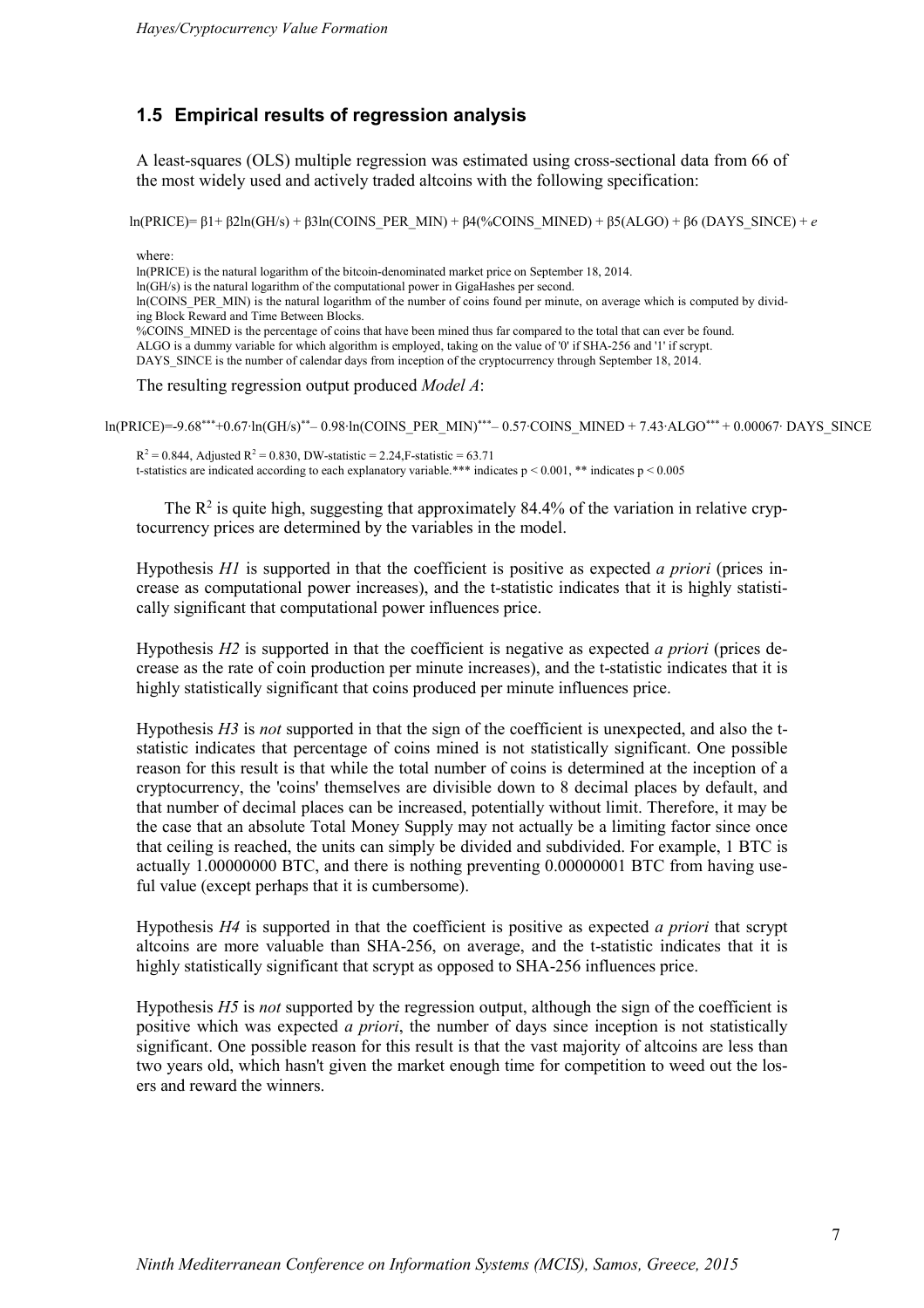Removing the independent variables that were not statistically significant in *Model A,* a new regression was estimated to produce *Model B*, which had the following output:

ln(PRICE)=-9.53\*\*\* + 0.69∙ln(GH/s)\*\*\* – 0.98∙ln(COINS\_PER\_MIN)\*\*\* +7.46∙(ALGO)\*\*\*

```
R^2 = 0.843, Adjusted R2 = 0.835, DW-statistic = 2.12, F-statistic = 111.04
t-statistics according to each explanatory variable and full regression outputs available in the appendix. 
*** indicates p \le 0.001.
```
*Model B* represents a more parsimonious output with a very similar  $R^2$  compared to *Model A*, while improving the F-statistic and slightly improving the t-statistics for each explanatory variable. The model was checked for consistency with the assumptions of a linear regression, and exhibits normality of residuals, does not exhibit heteroscedasticity, collinearity, or other common regression errors.

*Model B* infers that holding all else constant:

- given a 1% increase in aggregate GH/s output, the price will rise by approximately 0.69%.
- given a 1% increase in coins produced per minute, the price will fall by approximately 0.98%.
- given that the altcoin uses the scrypt protocol, the price will be higher by approximately 7.46% compared to it's SHA-256 counterpart., all else equal.

I would argue that in either of these regression models the intercept term has no valid economic interpretation.

#### **1.6 Discussion of results**

These econometric models can be useful in a number of ways. It specifies the factors that influence relative prices across a wide variety of cryptocurrencies that exist, inclusive of Bitcoin, and without the noise generated by price volatility with exchange rates against national currencies. Using these findings, pricing existing or newly created cryptocurrencies can be undertaken with some greater degree of confidence.

It shows that more than 84% of relative value formation can be explained by the three variables: computational power (which is a proxy for mining difficulty), rate of coin production, and the relative hardness of the mining algorithm employed. This suggests that relative rates of production for given level of mining effort are paramount. For a given level of hashpower, increasing the difficulty will yield less units, and thus the relative cost of production. Similarly, reducing the block reward or employing a more rigorous mining algorithm will yield fewer units. In other words, this suggests that differences in the relative cost of production on the margin drive value formation for cryptocurrencies.

Using Model B, it is possible, in theory, to create an altcoin of high value simply by increasing its cost of production: choosing scrypt (or another even more difficult protocol) and reducing the coins produced per minute to some minuscule amount – this can be accomplished by increasing the Block Time and simultaneously reducing the Block Reward. Once that is achieved, the hard part is getting the computational power (and thus the mining difficulty) of the network up – and that is largely out of the control of the altcoin creator.

One important implication is that the total money supply, or ultimate number of units to ever be created is not a driving factor in value creation, rather it is the rate of unit creation that matters.

Of course, there are other subjective factors in determining the market price not included in the model, but which are yet to be identified. At any given point in time, any individual cryptocurrency may trade above or below its modelled value, the same as any other asset.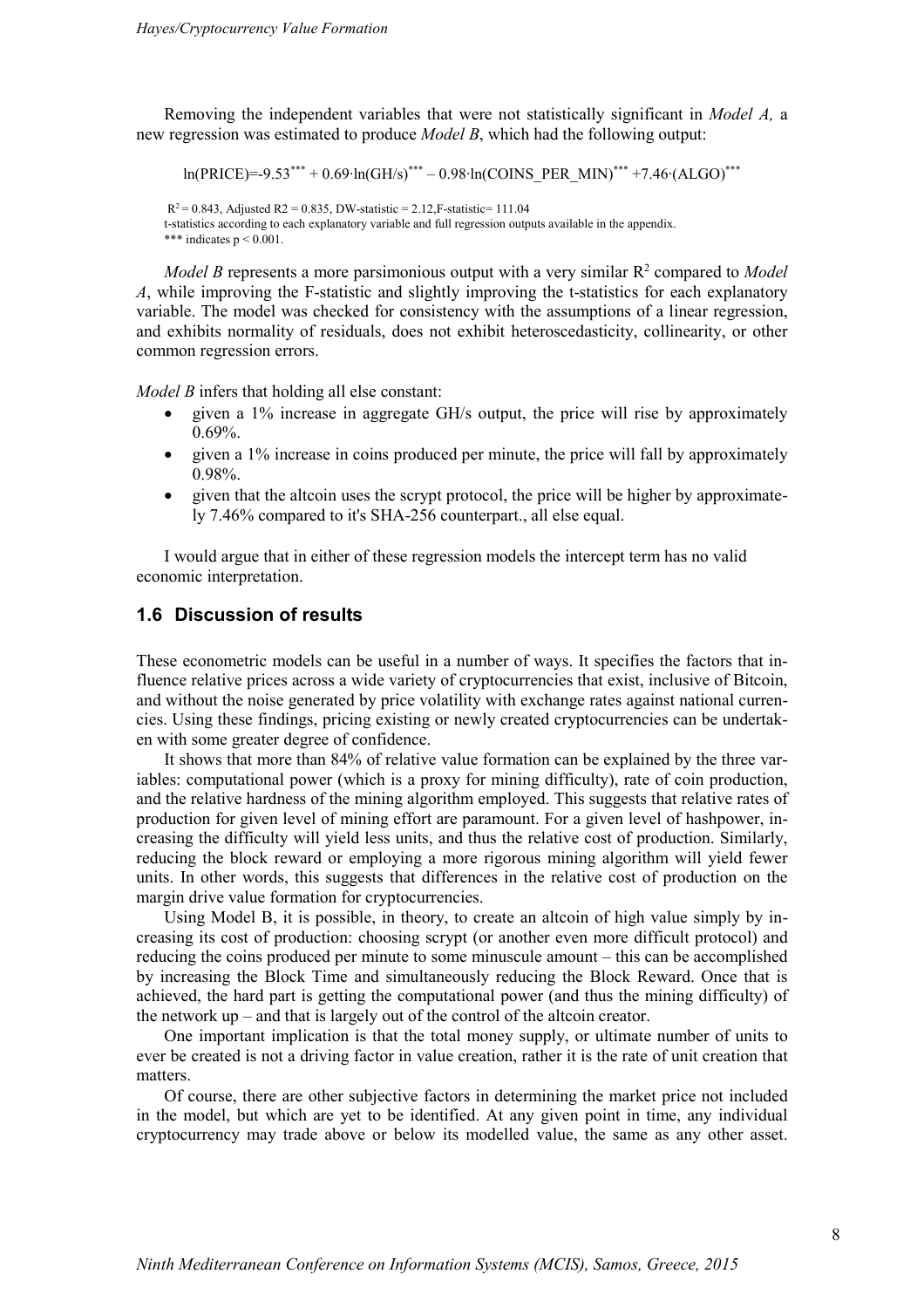There is likely to be a speculative premium, as well as the tendency to hoard mined coins which will play an additional role in value formation, but which is more difficulty to quantify and measure

### **2 The Decision to Mine for Altcoins and Miners' Arbitrage in Cryptocurrency Production**

#### **2.1 The decision to mine for altcoins**

There exists efficient mobility of capital in switching mining effort from that of one coin to another; all one has to do is change the settings for the software or hardware to point the miner's hashing power towards mining another coin. Once those coins are mined and accumulated, they may be exchanged for bitcoin on any number of online exchanges.

Today, bitcoin is the stable equilibrium digital currency, and, for the most part, anybody wishing to transact in the real economy with a digital currency needs to use bitcoin. If obtaining bitcoins is the ultimate goal, a rational cryptocurrency miner would only direct mining effort at an altcoin if it provided for greater profitability than mining bitcoin directly over some period of time. What tends to happen is that any opportunities for excess profits are short-lived as competition drives all profit rates down to at least that of mining for bitcoin itself.

This apparent efficiency in removing opportunities to earn excess profits in mining seems to be the result of two forces: 1) competition of capital, as it is mobilized to mine for the more profitable coin it raises the aggregate network hashing power in that coin, causing the difficulty to subsequently increase. As the difficulty increases, profitability falls per unit of mining effort; and 2) the market exchange rate will change as mining participants actively produce and then sell relatively 'overpriced' coins.

Thus, both the bitcoin-denominated exchange price and the current difficulty of mining for the cryptocurrency in question relative to bitcoin's difficulty determines if there is an arbitrage opportunity, and acting on either variable will serve to eliminate that opportunity.

The baseline for profitability, then, or the regulating level of daily production, is the ownrate of return for bitcoin mining, measured in expected bitcoins per day per unit of mining power. For simplicity, I will peg that level of hashing power at a standard 1000 GigaHashes/sec (GH/s) of mining power, or 1 TeraHash/sec (TH/s). In practice, the actual hashing power of a miner is likely to deviate more or less from 1,000 GH/s, however this level tends to be a good standard of measure under current circumstances. The rate of bitcoin creation at the time of writing this paper is approximately 0.00831 BTC/day for every 1 TH/s of mining effort employed.7 The expected number of bitcoins expected to be produced per day can be calculated as follows:

$$
BTC/day^* = [(\beta \cdot \rho)/(\delta \cdot 2^{32})/sec_{hr}] \cdot hr_{day}
$$
 (1)

where:BTC/day\* is the expected level of daily bitcoin production when mining bitcoin directly,

 $β$  is the block reward,  $ρ$  is the hashing power employed by a miner, and  $δ$  is the difficulty.<sup>8,9</sup>

The constant sec<sub>hr</sub> is the number of seconds in an hour, or 3600.

The constant hr<sub>day</sub> is the number of hours in a day, or 24.

The constant  $2^{32}$  relates to the normalized probability of a single hash per second solving a block, and is an attribute of the SHA-256 algorithm.

<sup>&</sup>lt;sup>7</sup> Given a current difficulty value for bitcoin of 60,813,224,039 and a block reward of 25 BTC.

<sup>8</sup> Block reward is expressed in units of BTC/block

<sup>9</sup> Difficulty is expressed in units of GH/block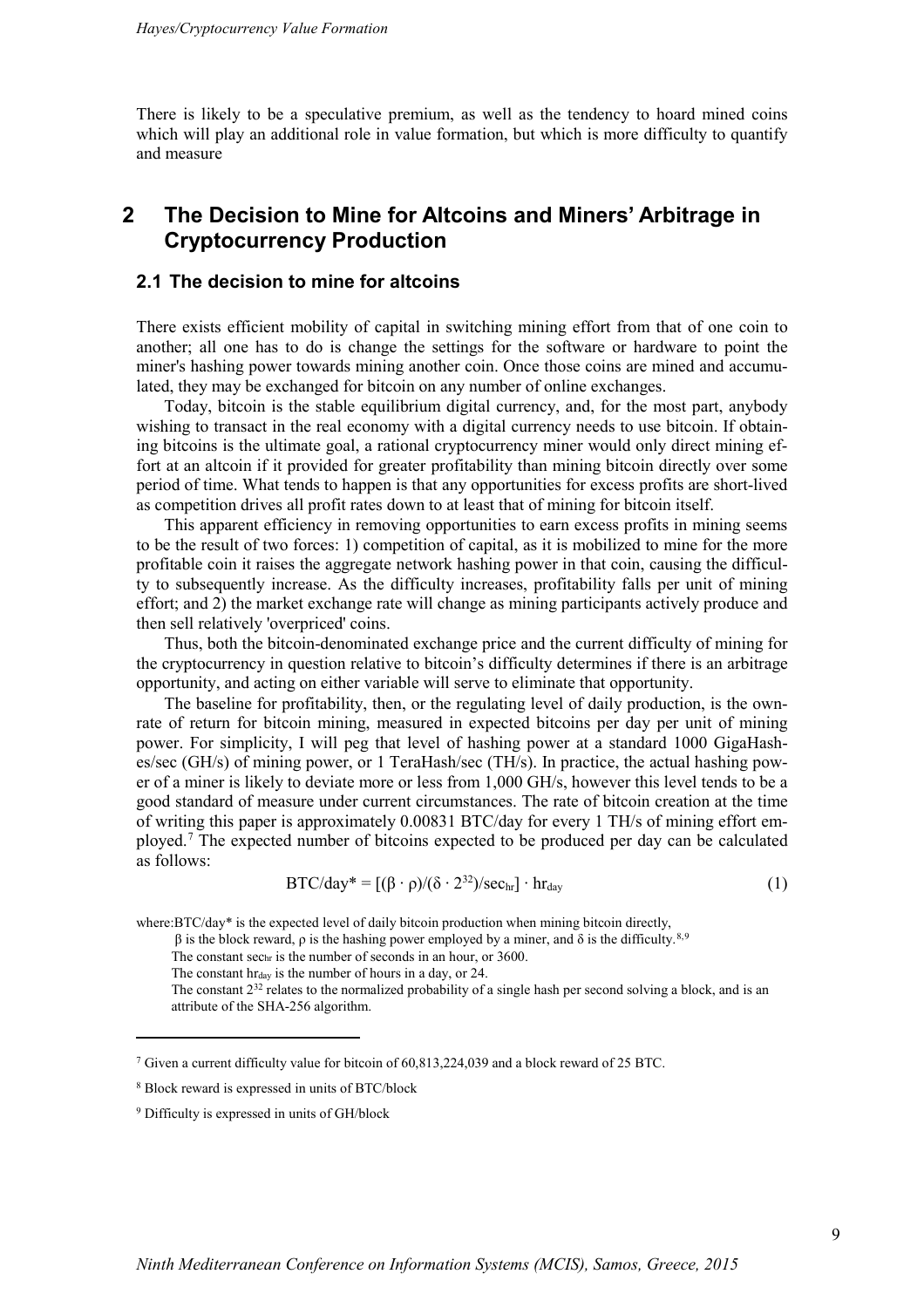The constants which normalize the dimensional space for daily time and for the mining algorithm can be summarized by the variable  $\theta$ , which would equal  $\theta = 24$  hr<sub>day</sub> ∙ 232 /  $3600$ sec<sub>hr</sub> = 28,633,115.30667. Equation (1) can thus be rewritten:

$$
BTC/day^* = \theta (\beta \cdot \rho)/(\delta)
$$
 (2)

The only variables therefore are β, ρ and δ, and the hashing power, ρ, will be pegged to a fixed rate of 1,000 GH/s of hashing power.

An arbitrage opportunity exists when mining for any other cryptocurrency with the same amount of hashing power would produce a greater expected level of BTC/day than BTC/day\*. To generalize equation (1) to account for any other altcoin, we simply introduce the current exchange rate of the altcoin/BTC pair,  $\varepsilon$ . <sup>10</sup> Specifically, the market bid of the exchange rate is the price that matters since an arbitrageur would only be concerned with selling the altcoin to buy BTC.

Equation (3) indicates how many bitcoins would be obtained on average indirectly by mining for an altcoin instead:

$$
BTC/day_{altcoin} = \theta \left( \beta_{altcoin} \cdot \rho \right) / (\delta_{altcoin}) \cdot \varepsilon \tag{3}
$$

Under the no-arbitrage assumption that BTC/day\* will be given as the own-rate of return for BTC, equation (3) can be re-arranged to solve for a theoretical equilibrium market price (of the bid) of the altcoin, holding the altcoin's difficulty constant:  $11$ 

$$
\varepsilon^* = \left[ \text{BTC/day*} \right] / \left[ \theta \left( \beta_{\text{altcoin}} \cdot \rho \right) / (\delta_{\text{altcoin}}) \right] \tag{4}
$$

If the altcoin's difficulty remains the same, there is a market opportunity for an arbitrageur to sell the relatively overpriced cryptocurrency until it reaches  $\varepsilon^*$  when exchanged for bitcoin on the market.

If, instead, the market price is held constant at  $\varepsilon^*$ , the difficulty can be thought of as relatively 'undervalued' and directing mining effort to that coin will produce excess profitability by subsequently exchanging those mined coins for bitcoin at price  $\varepsilon^*$ . Employing more mining power will necessarily increase the difficulty of that coin over time, so the arbitrage opportunity only exists until the difficulty is normalized and equilibrium is restored.

$$
\delta^* = (\varepsilon \cdot \beta_{\text{altcoin}} \cdot \rho \cdot \text{sec}_{\text{hr}} \cdot \text{hr}_{\text{day}}) / (\text{BTC/day}^* \cdot 2^{32}) \tag{5}
$$

Because equations (4) and (5) can be worked on by many different agents at the same time, arbitrage opportunities tend to be short-lived.

An example is useful here. A hypothetical individual miner has enough hashing power to earn 1 BTC/day\*, on average. Alternatively, her same mining effort now could produce an expected 33,000 XYZ Coin per day, where XYZ Coin is a hypothetical altcoin that is traded against BTC on one or more exchanges. If the market bid is 0.00003996 BTC, she can exchange her XYZ and get in return:  $33,000 \times 0.00003996 = 1.32$  BTC/day<sub>altcoin</sub>, making XYZ Coin mining right now 32% more profitable than mining bitcoin directly. As she and other miners continue to mine and subsequently sell their XYZ Coin, the market price in XYZ/BTC will fall as bids are cleared. The addition of new mining power in the XYZ network will also

<sup>&</sup>lt;sup>10</sup> All exchange rates are expressed in terms of Altcoin/BTC, or 1 Altcoin = X BTC

<sup>&</sup>lt;sup>11</sup> BTC/day\* also assumes Bitcoin's difficulty is constant during this period, not just that of the altcoin.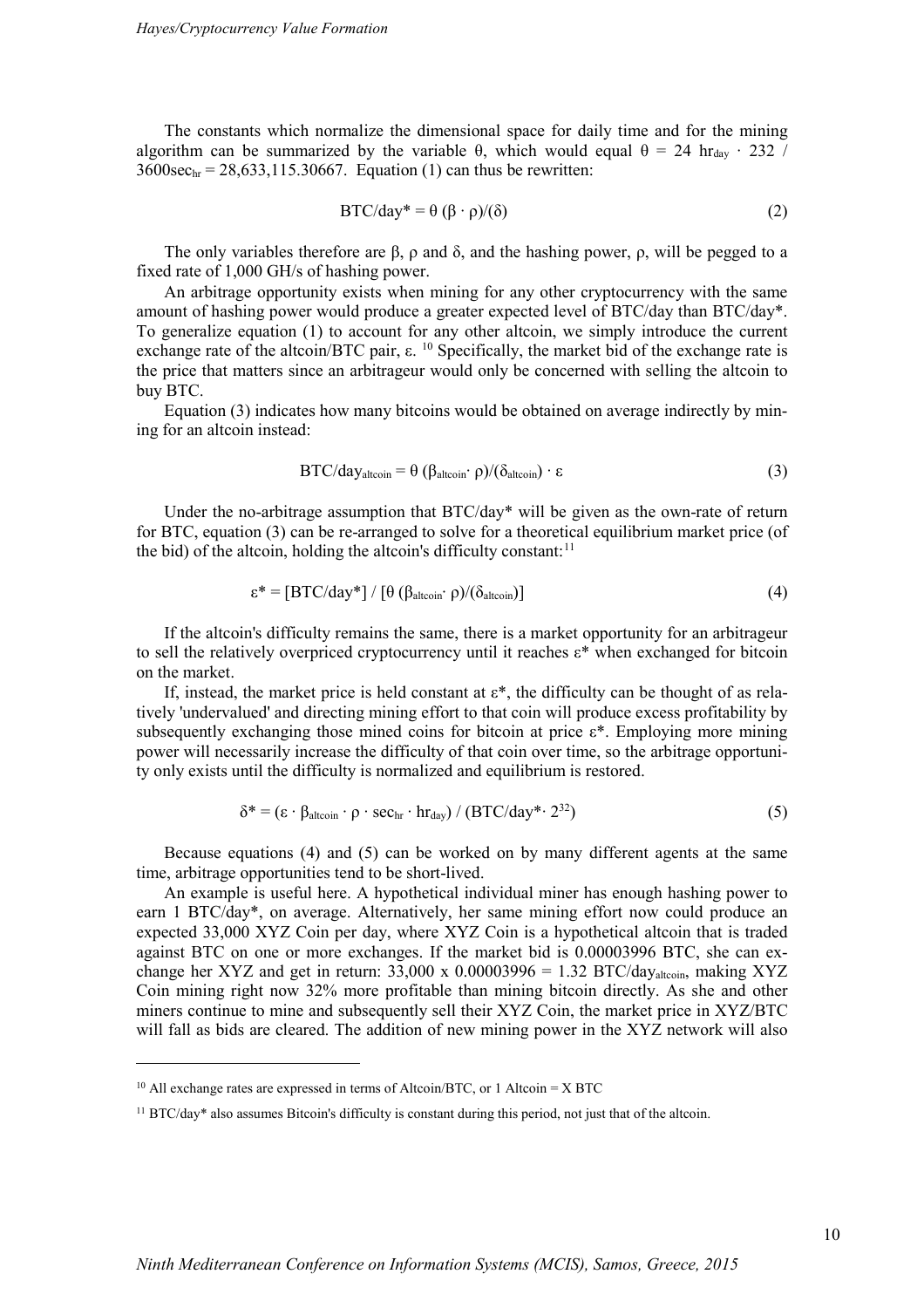tend to make its difficulty rise, making it a more costly and less attractive alternative. It is worth noting that since there will tend to be orders of magnitude more mining effort directed at mining bitcoin than any altcoin at a given moment, while the new hashing power added to XYZ Coin may be a significant amount to XYZ Coin, the effort being removed from aggregate bitcoin mining is likely to be inconsequential and have no effect on bitcoin difficulty.

### **3 A Cost of Production Model for Bitcoin**

#### **3.1 Bitcoin production**

l

As I have shown, the decision to mine for bitcoin comes down to profitability. A rational agent would not undertake production of bitcoins if they incurred a real ongoing loss in doing so. Bitcoin mining employs computational effort which requires the consumption of electricity to function, which must be paid for. This computational effort is directed at mining bitcoin, in competition with many other miners who presumably are also motivated by profit, on average. The more powerful the mining effort (the higher the hash-rate), the more likely it is to successfully mine bitcoins during a given interval (typically measured per day) for a given level of mining difficulty.

Therefore, success in finding bitcoins depends not only on the hashing power, but also on the difficulty level of the algorithm at the time that mining is undertaken. The difficulty specifies how hard it is to find a bitcoin during some interval, the higher the difficulty the more computational effort will be required to mine bitcoins at the same rate as with a lower difficulty setting. The bitcoin network automatically adjusts the difficulty variable so that one block of bitcoins is found, on average, every ten minutes. As more aggregate computational effort is added to mining bitcoins, the time between blocks will tend to decrease below ten minutes, the result being that the network will adjust the difficulty upwards to maintain the set ten minute interval accommodating the excess mining effort. Likewise, if mining effort is removed from the network, the length between blocks would grow longer than ten minutes and the network will adjust the difficulty downwards to restore the ten minute interval.

Each unit of mining effort has a fixed sunk cost involved in the purchase, transportation and installation of the mining hardware. It also has a variable, or ongoing cost which is the direct expense of electricity consumption. Each unit of hashing power consumes a specific amount of electricity based on its efficiency, which has a real-world cost for the miner. Because miners cannot generally pay for their electricity cost in bitcoin, they must refer to the currency price of a bitcoin to measure profitability given a real monetary cost of electricity.

It seems to be the case that the marginal cost of bitcoin production matters in value formation. Instead of approaching bitcoin as a digital money or currency, it is perhaps more appropriate to consider it a virtual commodity with a competitive market amongst producers.

The important variables in forming the decision to mine are: [1] the cost of electricity, measured in cents per kilowatt-hour; [2] the energy consumption per unit of mining effort, measured in watts per GH/s (or Joules per GH), a function of the cost of electricity and energy efficiency; [3] the monetary price of bitcoin in the market; and [4] the difficulty of the bitcoin algorithm.12

An individual would undertake mining if the marginal cost per day (electricity consumption) were less than or equal to the marginal product (the number of bitcoins found per day on average multiplied by the dollar price of bitcoin). If bitcoin production is a competitive com-

 $12$  The block reward also matters, but this value changes only after much longer intervals, approximately once every 4 years.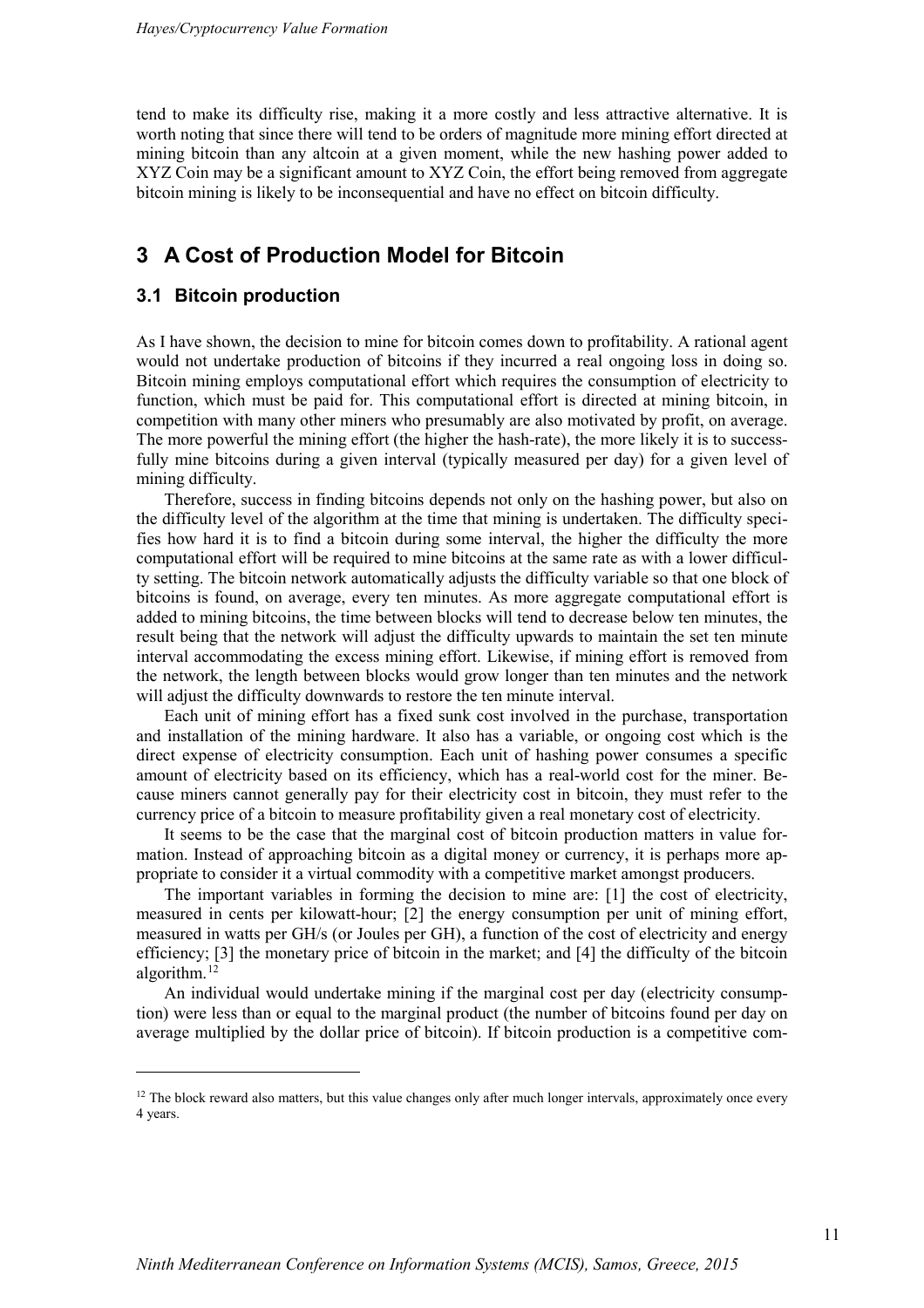modity market, albeit a virtual one, then we would theoretically expect marginal cost to equal marginal product – which would also equal selling price.

The main cost in bitcoin mining is the energy consumption which is needed to facilitate the computational labour employed in mining.13 The actual market price is determined by the supply and demand for bitcoin at any given moment, while the cost of production might set a lower bound in value around which miners will decide to produce or not. While this lower bound could represent an intrinsic value, the actual observed price may deviate from that expected value for long periods of time, or may never converge to it.

Of course, there are likely to be many subjective motivations for bitcoin mining beyond the objective components elaborated in this paper. Individual decision makers may operate regardless of cost if they believe that there is enough speculative potential to the upside. Bitcoin mining may draw in those who find the features of anonymity and lack of governmental oversight attractive. Some miners may decide to hoard some or all of their lot and not regularly engage in offering mined bitcoins in the open market, a sort of bitcoin 'fetishism'. Some miners may be subject to an opportunity cost whereby it would be more profitable to expend the same electrical capacity for some other pursuit. Subjective rationales for mining may induce some individuals to make the decision to produce at a marginal loss for prolonged periods of time. The speculative and money-like properties of bitcoin, as a means of exchange and a potential store of value, add a subjective portion to any objective attempt at forming an intrinsic value. New and innovative uses of the bitcoin network for non-bitcoin specific applications are also likely to add value for mining.

#### **3.2 The decision to mine for bitcoin and its cost of production**

The objective decision to mine for bitcoins can be modelled. The necessary inputs are the dollar price of electricity, the energy consumption per unit of mining power, the dollar price of bitcoins, and the expected production of bitcoins per day which is based in part on the mining difficulty.<sup>14</sup>

Recall the model for determining the expected number of cryptocurrency coins to be mined per day on average given the difficulty and block reward (number of coins issued per successful mining attempt) per unit of hashing power, equation (1):

$$
BTC/day^* = [(\beta \cdot \rho)/(\delta \cdot 2^{32})/sec_{hr}] \cdot hr_{day}
$$

The cost of mining per day,  $E_{\text{day}}$  can be expressed as:

l

$$
E_{\text{day}} = (\text{Sprice per kWh} \cdot 24 \text{ hr}_{\text{day}} \cdot \text{W per GH/s})(\rho / 1,000) \tag{6}
$$

Where  $E_{\text{day}}$  is the dollar cost per day for a producer,  $\rho$  is the hashpower employed by a producer, the \$price per kWh is the price per kilowatt-hour, and W per GH/s is the energy consumption efficiency of the producer's hardware.

The marginal product of mining should theoretically equal its marginal cost in a competitive market, which should also equal its selling price. Because of this theoretical equivalence, and since cost per day is expressed in \$/day and production in BTC/day, the \$/BTC price level is simply the ratio of (cost/day) / (BTC/day). This objective price of production level,  $p^*$ ,

<sup>&</sup>lt;sup>13</sup> Other much smaller costs include internet service, hardware maintenance, computer cables etc.

 $14$  For illustrative purposes only, the US dollar will be the currency used to price bitcoin. In reality, there are bitcoin miners worldwide, notably in Russia, Europe, and China who will buy electricity in their own regional currency and at their local rate.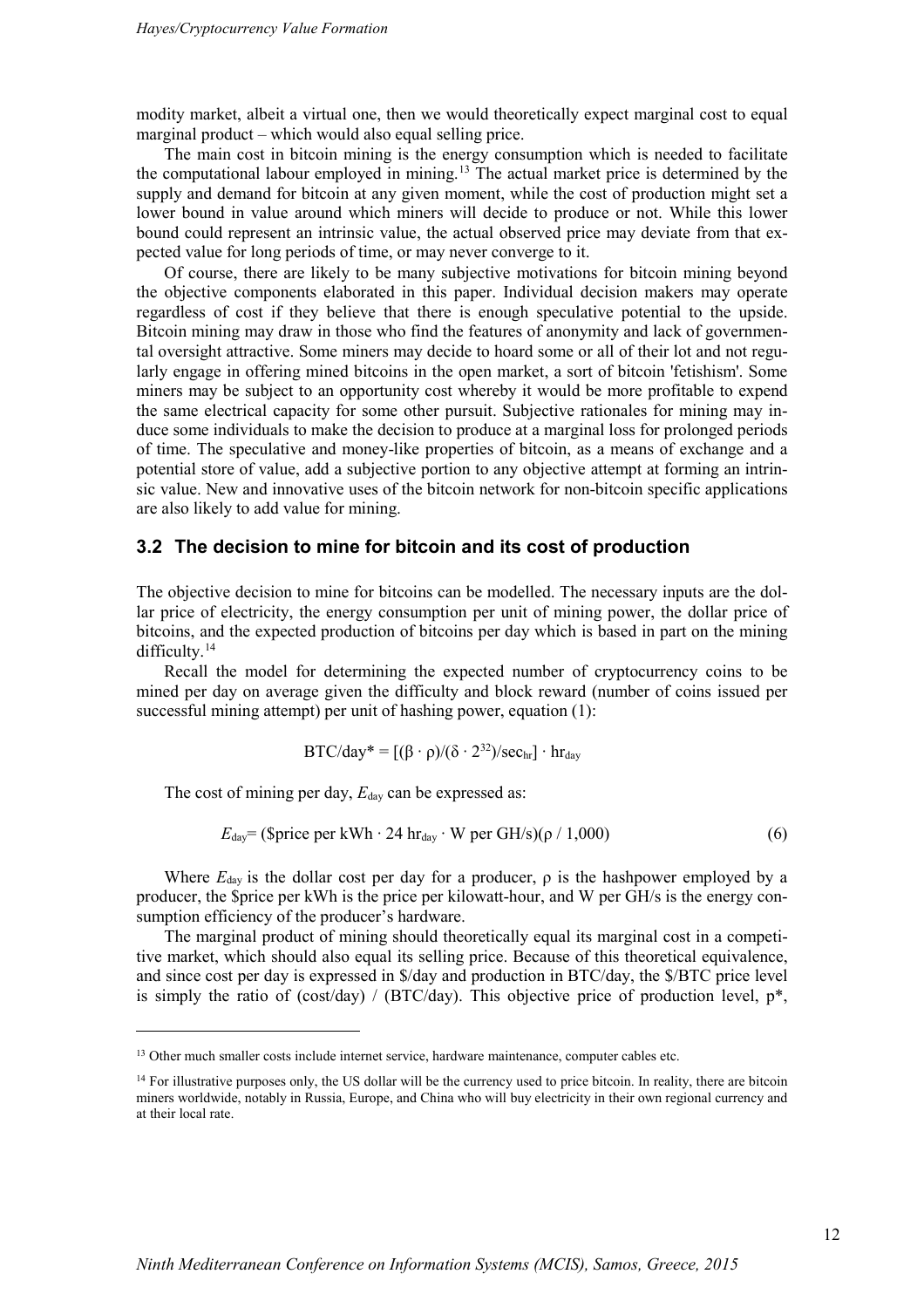serves as a logical lower bound for the market price, below which a miner would operate at a marginal loss and presumably remove them self from the network.  $p^*$  is expressed in dollars per bitcoin, given the difficulty and cost of production:

$$
p^* = E_{\text{day}} / (BTC/\text{day}^*)
$$
 (7)

Note that  $p^*$  is a function of mining difficulty and the block reward in the denominator. Given an observed market price (p) and a known difficulty, one can solve for the break-even electricity cost per kilowatt-hour:

$$
6 \text{price per kWh*} = \left[ p(BTC/day*)/24 \text{hr}_{day} \right] / W \text{ per GH/s} \tag{8}
$$

Given a known cost of production and observed market price, one can solve for a breakeven level of mining difficulty:

$$
\delta^* = (\beta \cdot \rho \cdot \text{sec}_{\text{hr}} \cdot \text{hr}_{\text{day}}) / [(E_{\text{day}}/p) \cdot 2^{32}] \tag{9}
$$

And, to solve for a break-even hardware energy efficiency, we can again rearrange terms given a market price, cost of electricity per kilowatt-hour, and difficulty:

W per GH/s\* = 
$$
(p \cdot BTC/day^*)/(price \text{ per kWh} \cdot 24hr_{day})
$$
 (10)

#### **3.3 Discussion**

These equations are useful in application as well an in theory. It informs miners objectively as to which price they should undertake or else give up mining. It also informs miners when to stop or start mining given changes in difficulty and electricity costs. Furthermore, looking at market prices for a given difficulty and known average electricity cost, the average energy efficiency of mining for the entire network can be imputed.

It is useful to consider a hypothetical example:

Assume that the average electricity cost for the world is approximately 13.5 cents per kilowatt-hour and the average energy efficiency of ASIC mining hardware currently deployed is 0.62 J/GH. The average cost per day for a 1 TH/s mining rig would be approximately:  $(0.135 \cdot 24 \cdot 0.62) \cdot (1.000 / 1.000) = $2.01 / \text{day}.$ 

The number of bitcoins that same 1 TH/s of mining power can find in a day with a current difficulty of 60,813,224,039 is approximately 0.00831 BTC/day.

Because these two values (marginal cost and marginal product) are expected to be theoretically equivalent, to express them in dimensional space of \$/BTC we simply take the ratio:  $(2.01 \text{ \textdegree S/day}) / (0.00831 \text{ BTC/day}) = $241.877/\text{BTC}.$ 

This is surprisingly close to the current market value of around \$240-245 per BTC.

If the market price were to drop below that value, miners would be operating at a marginal loss and halt production. Continuing the analysis of this example, if the difficulty were to increase to greater than 61,404,400,615 holding all else constant, miners would cease operations. Also in this example, and holding all else constant, miners would cease operations if their energy costs rose to more than 13.6 cents per kilowatt-hour. Likewise, a miner would cease operations if their mining hardware consumed energy at an efficiency worse than 0.626 Watts per GH/s.

These figures are hypothetical for the purposes of elaborating the applicative usage of the equations introduced above, but have been chosen to be fairly close to current real-world practical, observed averages. It is worth noting the very small margins that exist for a variable to change and make mining for bitcoin no longer worthwhile for the average producer: for example electricity costs only need rise 0.01 cents or the difficulty by 1%.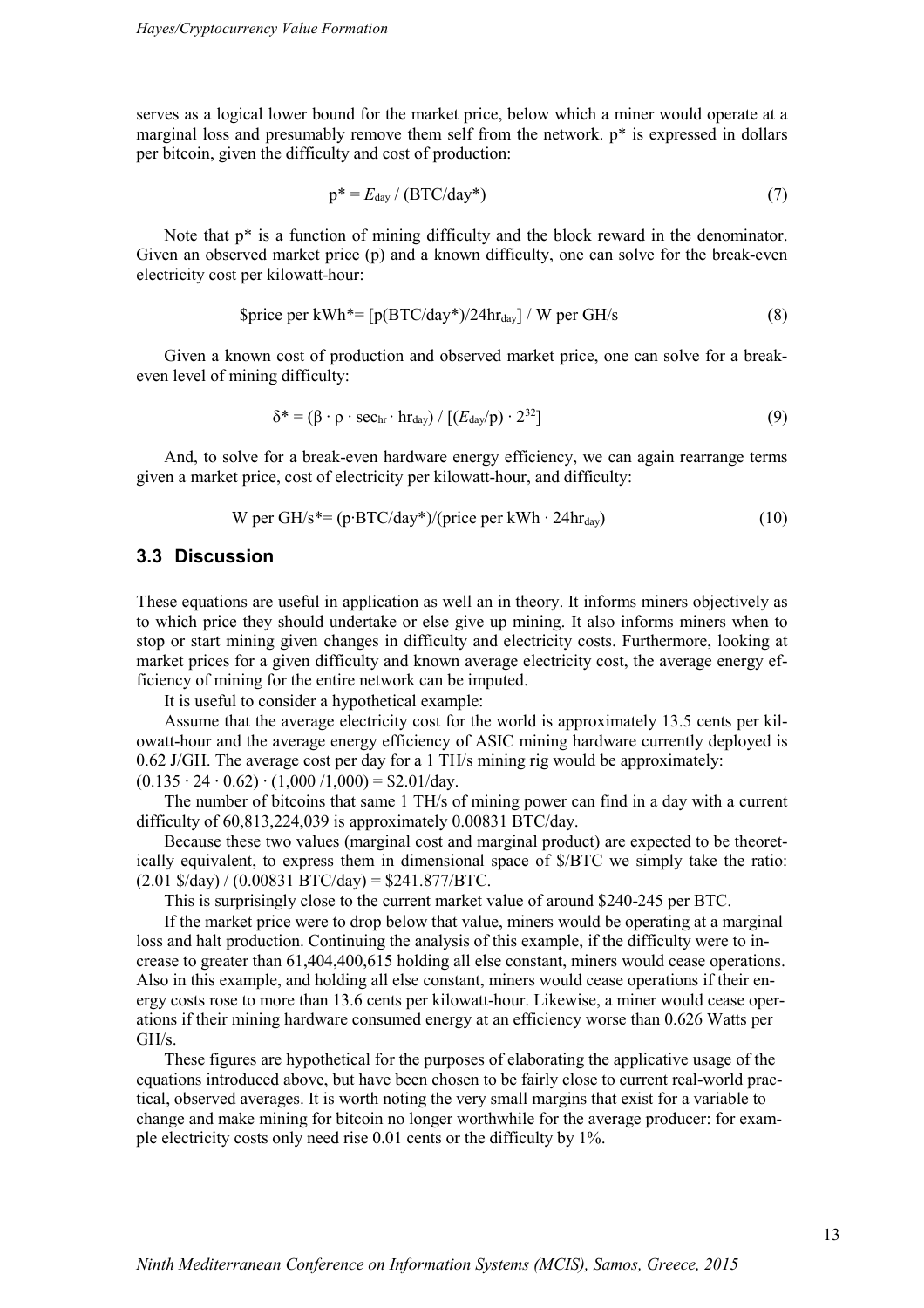As real-world mining hardware efficiency increases, which is a likely result of competition, the break-even price for bitcoin producers will tend to decrease. Low cost producers will compete in the marketplace by offering their product at lower and lower prices. Mining hardware energy efficiency has already increased greatly since the days of CPU or GPU mining. A research study found that the average mining efficiency over the period 2010-2013 was a staggering 500 Watts per GH/s (Garcia, et al., 2013). Today, the best ASIC mining rigs available for purchase have somewhere around 0.15 Watts per GH/s energy efficiency. The average energy efficiency right now across the mining network, which is the value which regulates the marginal cost, seems to be around 0.60-0.65 Watts per GH/s. This speaks to the rapid pace of technological advancement produced over the past few years and months in mining energy efficiency. The Bitcoin mining network is vast in size and scope and it is likely that some miners are at work with hardware that is older and less efficient than the best available.

Figure 1, below, illustrates how rapidly the energy efficiency of mining hardware for Bitcoin has improved over time. The rate of technological progress in this case has actually exceeded that predicted by Moore's Law.15



**Figure 1:** *Bitcoin mining energy efficiency over time (log scale)*

Bitcoin mining, unlike traditional commodity production, has the unique feature of a regular difficulty adjustment in order to maintain a steady rate of unit production over time – specifically, a block of bitcoins will be mined on average once every ten minutes, regardless of aggregate mining power. Unlike most produced commodities where the supply can change to accommodate fluctuations in demand, the supply of bitcoin is hardwired at its steady rate with the difficulty setting adjusting up and down to maintain that linear rate of production through time. In other words, the elasticity of supply is manifest in changes in the mining difficulty.

As energy efficiency increases. the difficulty adjustment acts as a stabilizing mechanism, increasing the cost of production; as more aggregate mining power is brought on line, the mining difficulty increases. For example, if a mining rig can find 1 BTC/day on average with to-

<sup>&</sup>lt;sup>15</sup> "Moore's law" is the observation that, over the history of computing hardware, the number of transistors in a dense integrated circuit, and therefore its processing power, has doubled approximately every two years.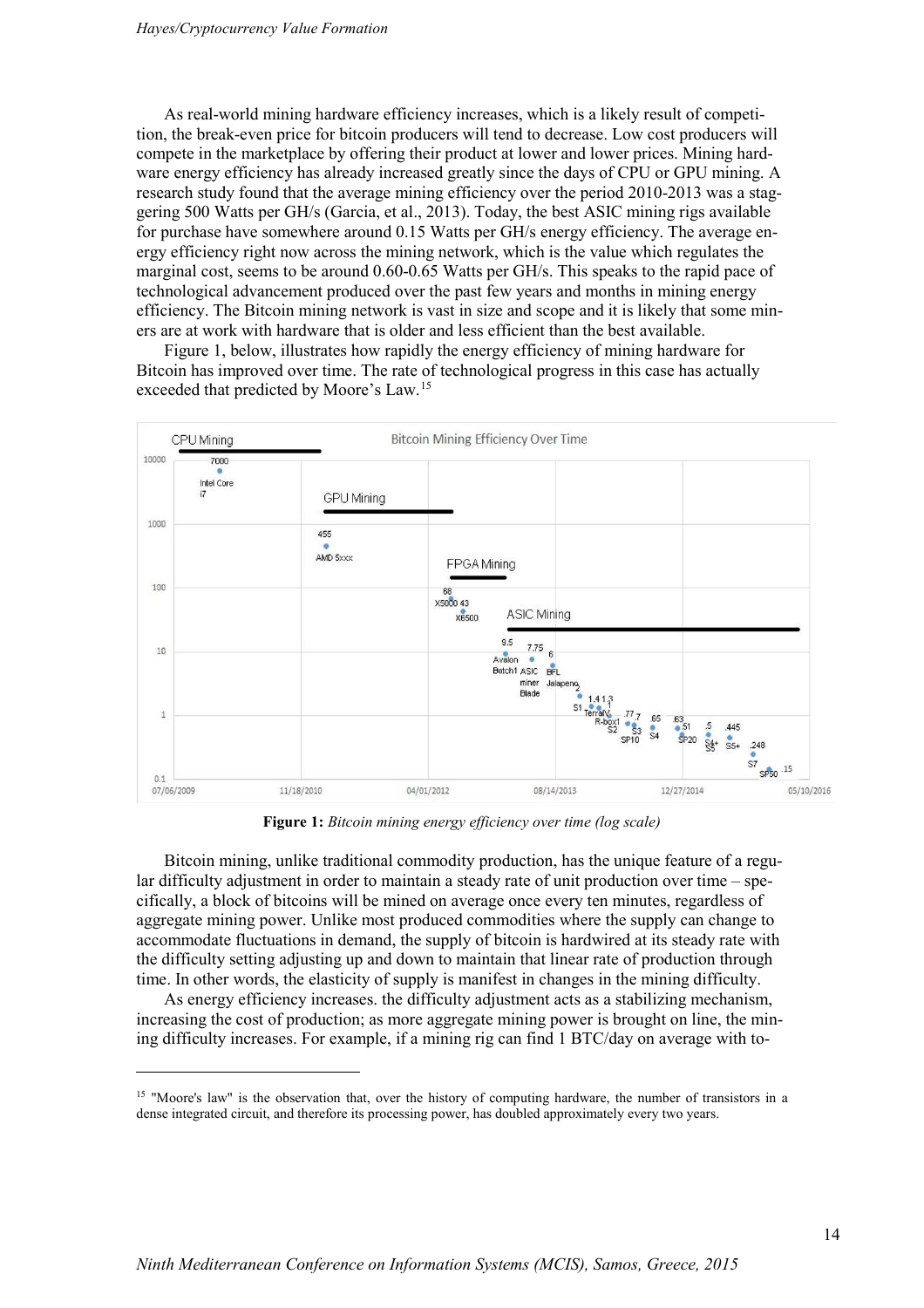day's difficulty, the same rig can expect to produce less per day when the difficulty increases 10% or 20% etc. If miners are not able to supply enough new coins to meet an influx of new demand, the market price can see increases while the cost of production remains largely the same. This would induce miners to increase their mining efforts which would then cause the difficulty to increase, raising the cost of production until presumably a new breakeven level is reached. This mechanism tends to counteract the downward tendency caused by increasing energy efficiency.

Figure 2, below, illustrates the relative change in mining efficiency compared to changes in mining difficulty over time. The left y-axis represents the inverse of the mining difficulty on a logarithmic scale, and is denoted by the dark blue line on the chart. The right y-axis is the mining efficiency, measured in joules per GH, and is denoted by the orange line. The x-axis is time from bitcoin's origin in 2009 to the present.

Initially, when bitcoin mining was only accomplished via a computer's central processor, or CPU, there were not many individuals involved with bitcoin mining, and the difficulty was very low. At the same time, mining was very inefficient. A computer's processor is designed to do many tasks such as run software and applications. It was discovered that a computer's graphics processor (GPU) was much better at solving the cryptographic algorithm used to mine for cryptocurrencies, and the difficulty grew rapidly as more mining power suddenly came on line. In Figure 2, the purple shaded areas indicate periods where the network size (difficulty) was increasing at a faster pace than technological change in mining efficiency. Green-shaded areas indicate periods where technological change has outpaced the growth\ of the network.



 **Figure 2.** *Bitcoin mining difficulty vs. mining energy efficiency over time (log scales)*

GPU mining, while more efficient that CPU mining, was still not ideal. Video cards are designed for computer graphics and optimized for application such as gaming or design. As a result, mining with a GPU is not optimized for cryptocurrency mining. Furthermore, the manufacturers of graphics cards (and of CPUs for that matter) do not concern themselves with increasing the efficiency of their products to mine for cryptocurrencies. These manufacturers typically produce newer, better GPU hardware only when they can improve their primary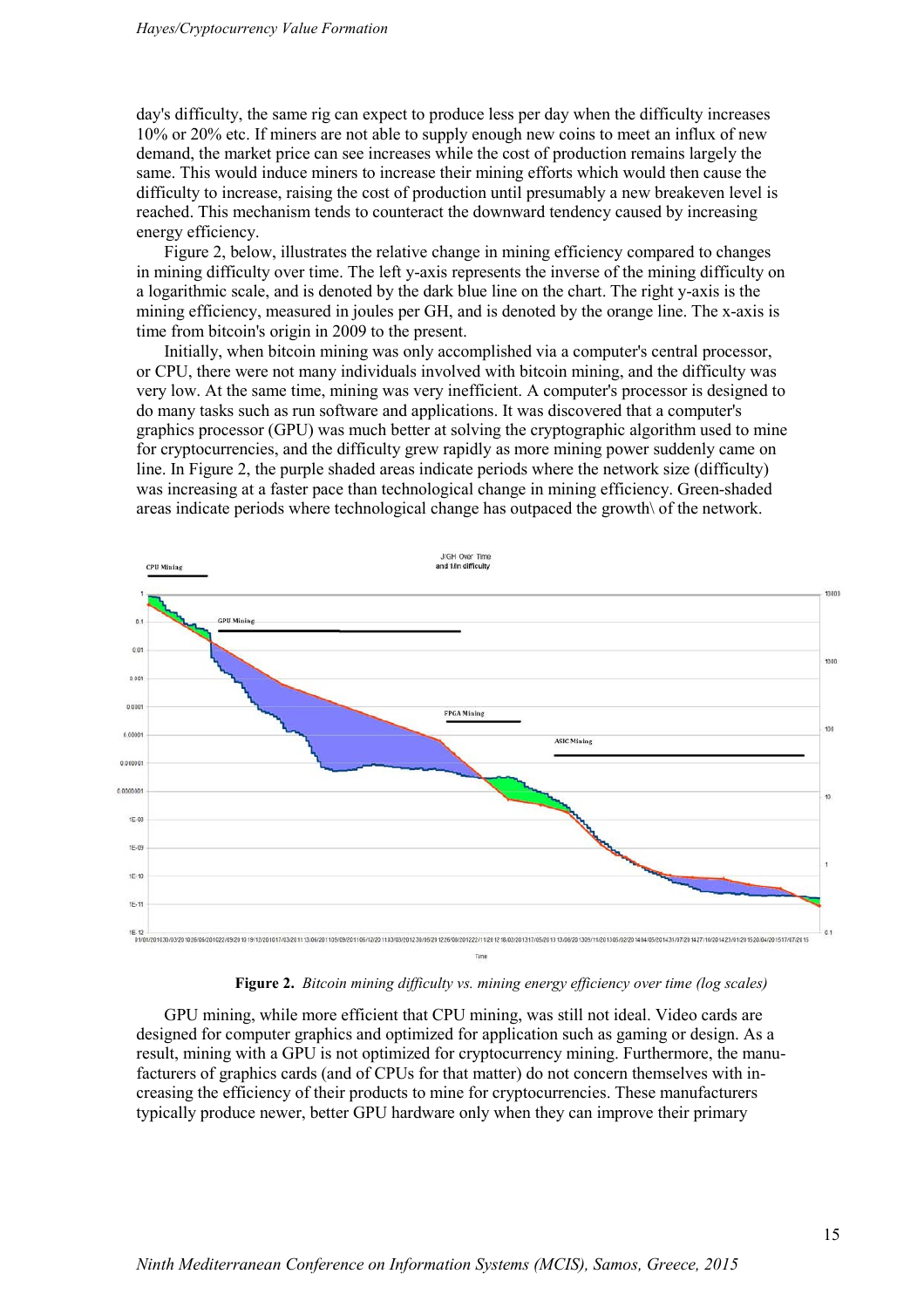functionality. Therefore, there is no induced technological change to make these devices more efficient at mining even when the network size and mining difficulty is growing rapidly.

This all, however, changed with the introduction of application-specific integrated circuits, or ASICs, designed with the sole purpose to solve the encryption underlying cryptocurrencies. As a result, we begin to see marginal cost and marginal product begin to converge in mid- to late-2013 as they made their way to producers worldwide. Since then, there has been evidence of induced technological change, evidenced by the continued convergence of network size and mining efficiency since.

It is important to note that in the pre-ASIC period of bitcoin mining, the cost of production model outlined above would not hold. The capacity utilization of a CPU or GPU to mine for bitcoin is simply not efficient enough. One would not expect marginal cost to converge to marginal product when the hardware being used is not subject to competition. An apt comparison is that with ASICs it is like mining for gold with a pick and shovel – specifically made for such an activity – and when mining with CPUs/GPUs is like mining for gold with a shoe. While a shoe is not meant to mine for gold, one could conceivably collect some dirt in the shoe and find gold by happenstance. Just as the picks and shovels used for gold mining were induced to adapt and change, becoming steam shovels and later industrial mining operations, so too has bitcoin mining in the ASIC age seen such technological progress and consolidation due to competition.

One insight that could have sizable consequences for the cost of production of bitcoin relates to the block reward amount and how changes in this variable will impact BTC/day production. When bitcoin was launched, each block mined was composed of 50 bitcoins. That amount is set to halve every four years, and in 2012 the block reward became  $25<sup>16</sup>$  The block reward will again halve to 12.5 bitcoins per block, expected mid-September, 2016, and will again in the year 2020, and so on. If we refer back to the illustrative example above and substitute a 12.5 BTC block reward for the current 25, the expected BTC\*/day' becomes half of 0.00831, or 0.004155 per 1 TH/s. Using the hypothetical example above and given this new BTC\*/day', the break-even price for a bitcoin would increase suddenly to \$483.75, holding all else constant.17 If the market price of bitcoin does not increase in turn, it will suggest that the breakeven efficiency has also increased at a more or less equivalent rate. This could have the effect of eliminating all but the most efficient producers all at once.

#### **Conclusion**

Beginning with a cross-sectional analysis to define the causes of relative value formation amongst cryptocurrencies, it was found that relative differences in costs of production on the margin are the main determinants. By looking at bitcoin-denominated relative prices, which are available on a number of online cryptocurrency exchanges, the high degree of price volatility found in the dollar-bitcoin exchange rate was eliminated. Cross-sectional analysis also was able to remove a number of other issues found in time-series analysis including any chance of non-stationary data or a small time horizon for the data set.

Next, using this result as a springboard, a series of equations were formalized to calculate how many units of a cryptocurrency a producer with a fixed amount of hashing power could expect to find, on average. Because Bitcoin is the stable equilibrium digital currency, even if some other altcoins are better or have various interesting features that Bitcoin lacks, it will be very difficult to dislodge. Therefore, the ultimate goal of any cryptocurrency producer operating in the real economy will to obtain bitcoins.

<sup>&</sup>lt;sup>16</sup> Lags in difficulty adjustment over time may result in the actual halving date occurring somewhat prior to or after 4 years.

<sup>&</sup>lt;sup>17</sup> The change in block reward will have no impact on difficulty. Rather, less BTC/day will be found given the same difficulty.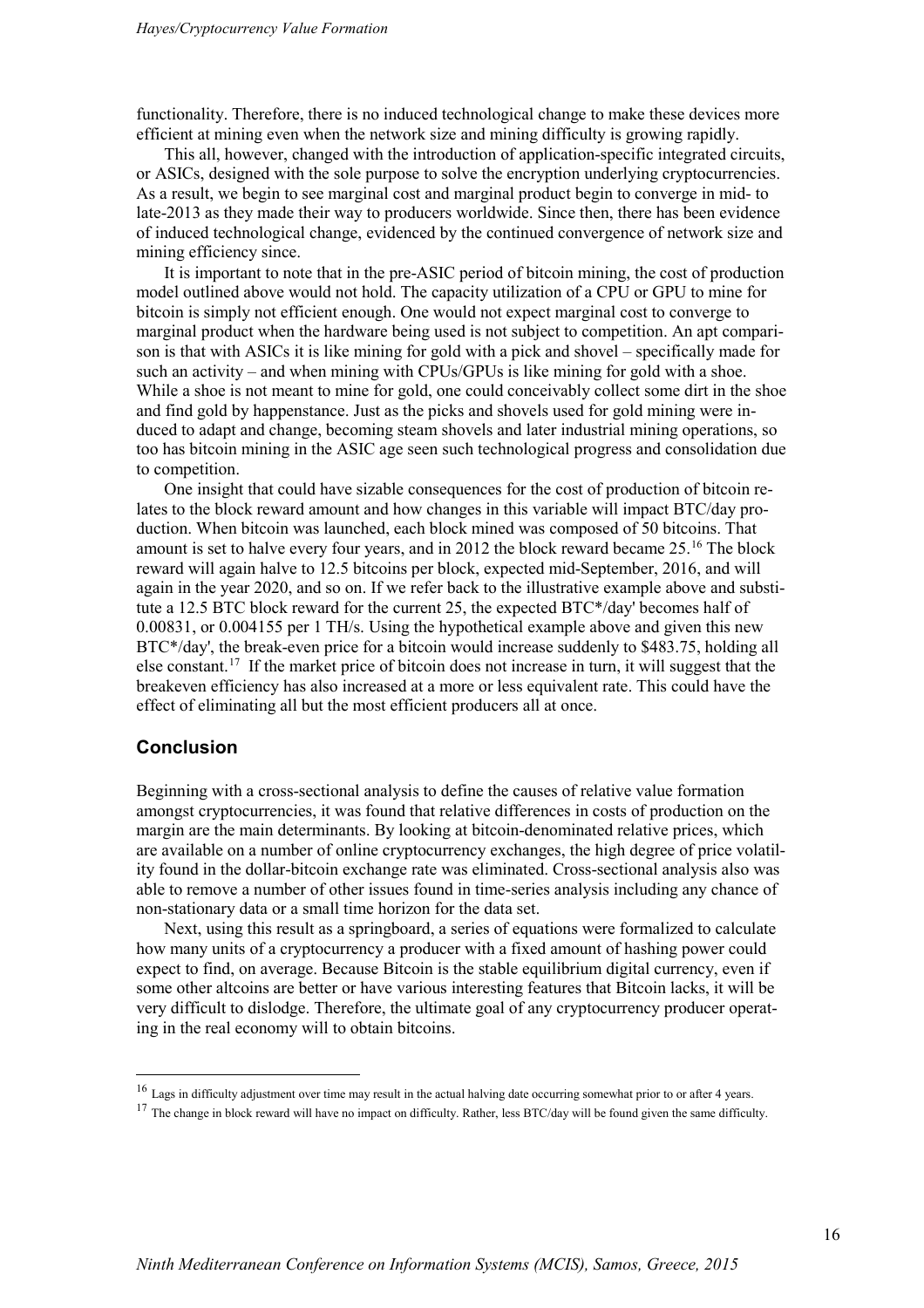Given an efficient mobility of capital, a cryptocurrency producer will only mine for an altcoin if there is a greater profitability in that than using their equipment to mine for bitcoin directly. When these cases occur, markets tend to efficiently correct arbitrage opportunities ensuring that no altcoin is more profitable to produce than mining for bitcoin directly.

Finally, a cost of production model is put forward to establish break-even values for a bitcoin producer. Extrapolating that model to account of the average or regulating values for the aggregate Bitcoin mining network, the cost of production model can closely approximate the market price for Bitcoins versus dollars.

The implications are that cost of production drives value and anything that serves to reduce the cost of bitcoin production will tend to have a negative influence on its price. Increased mining hardware energy efficiency, lower worldwide electricity prices, or lower mining difficulty will all reduce the marginal cost of production. As mining efficiency increases due to technological progress, it lowers the cost of production and puts a negative pressure on the price. At the same time, the additional hashing power added to the global mining network will tend to increase the mining difficulty, and positively influence the price. The question will be which factor will outpace the other: technological progress (energy efficiency) or the size of the mining network (difficulty). A further implication is that when the Bitcoin block reward halves, it will effectively increase the cost of production overnight.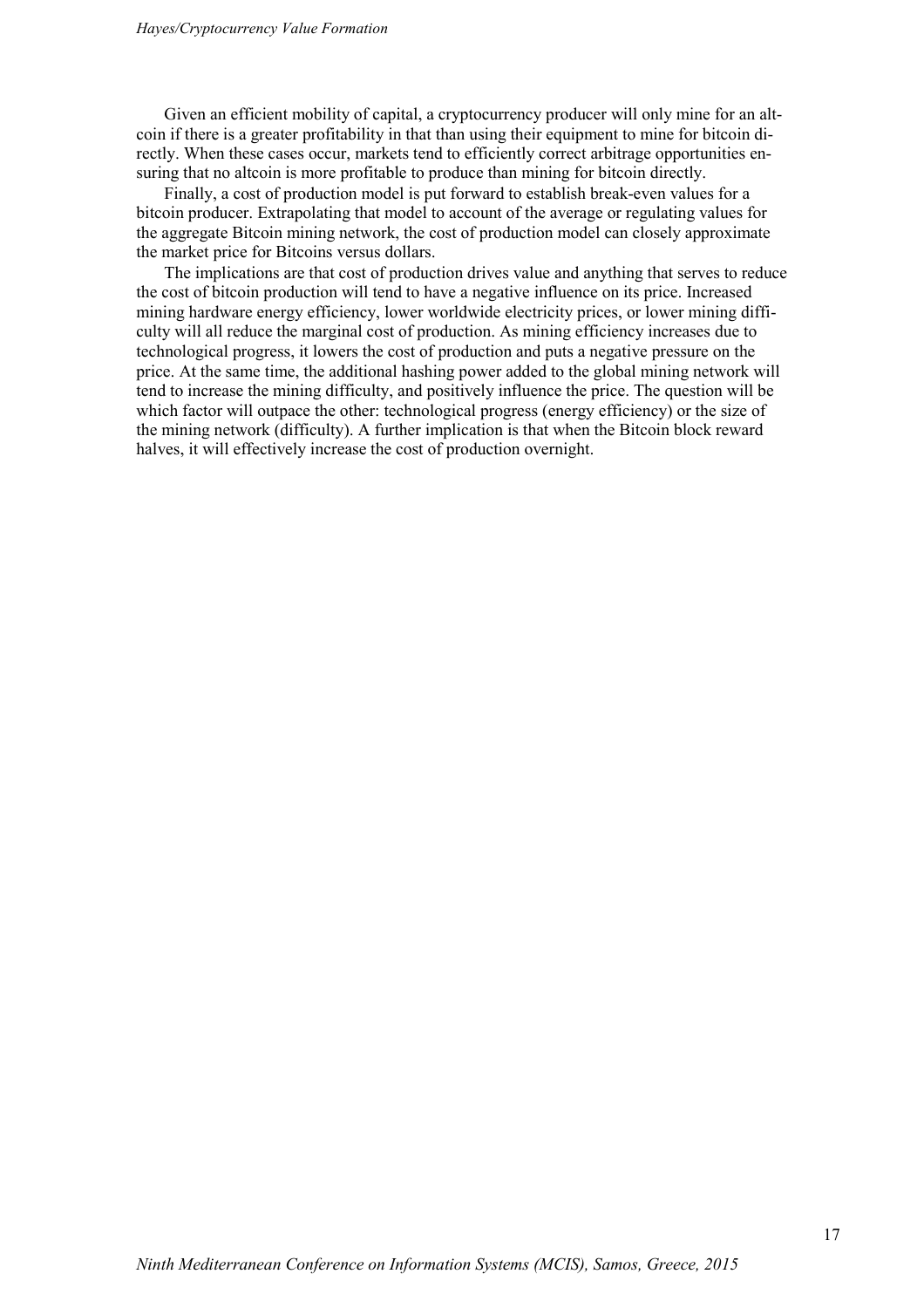### **References**

- Bergstra, Jan Aldert. *Bitcoin: not a currency-like informational commodity*. Informatics Institute, University of Amsterdam, (2014).
- Bouoiyour, Jamal, and Refk Selmi. *What Bitcoin Looks Like*? . No. 58091. University Library of Munich, Germany, (2014).
- Garcia, David, et al. *The digital traces of bubbles: feedback cycles between socio-economic signals in the Bitcoin economy*. Journal of The Royal Society Interface 11.99 (2014): 20140623.

Gertchev, Nikolay. *The Moneyness of Bitcoin*. www.mises.org (2013).

- Halaburda, Hanna, and Neil Gandal. *Competition in the Cryptocurrency Market*. Available at SSRN 2506463 (2014).
- Hanley, Brian P. *The false premises and promises of Bitcoin*. arXiv preprint arXiv:1312.2048 (2013).
- Harwick, Cameron. *Crypto-Currency and the Problem of Intermediation*. Available at SSRN 2523771 (2014).
- Nakamoto, Satoshi. *Bitcoin: A peer-to-peer electronic cash system*. Whitepaper. Consulted 8.2015 (2008): 28.
- Polasik, Michal, et al. *Price Fluctuations and the Use of Bitcoin: An Empirical Inquiry*. Available at SSRN 2516754 (2014).
- Van Alstyne, Marshall. *Why Bitcoin has value*. Communications of the ACM 57.5 (2014): 30- 32.
- Woo, David, et al. *Bitcoin: a first assessment*. FX and Rates (2013).
- Yermack, David. *Is Bitcoin a Real Currency?.* No. w19747. National Bureau of Economic Research, 2013.
- Zhang, Yiteng, and Guangyan Song. *Economics of Competing Crypto Currencies: Monetary Policy, Miner Reward and Historical Evolution*. (2014).
- \* Additional data sets collected from: coinmarketcap.com, coinwarz.com, cryptsy.com, bitcoinwisdom.com, and blockchain.info